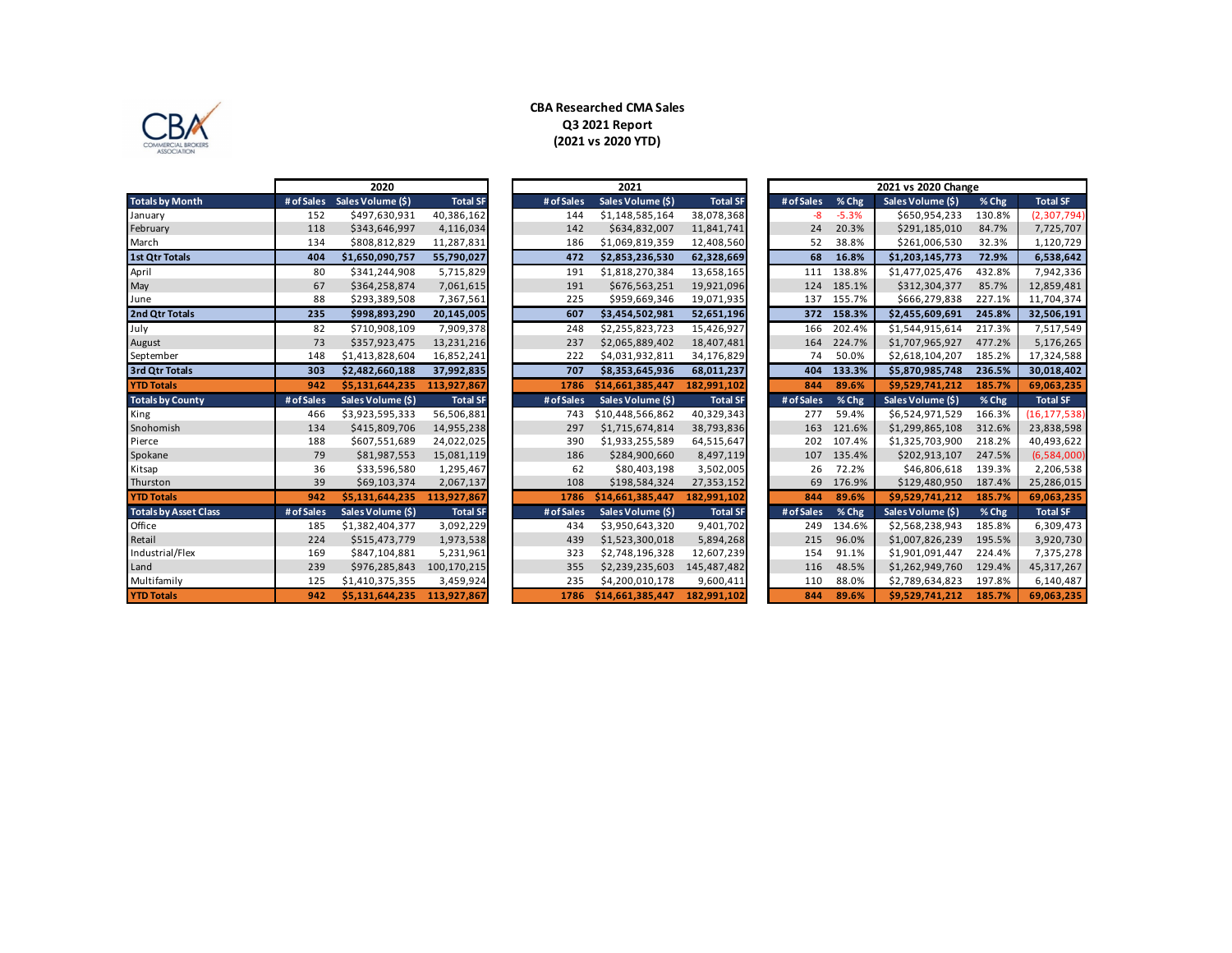

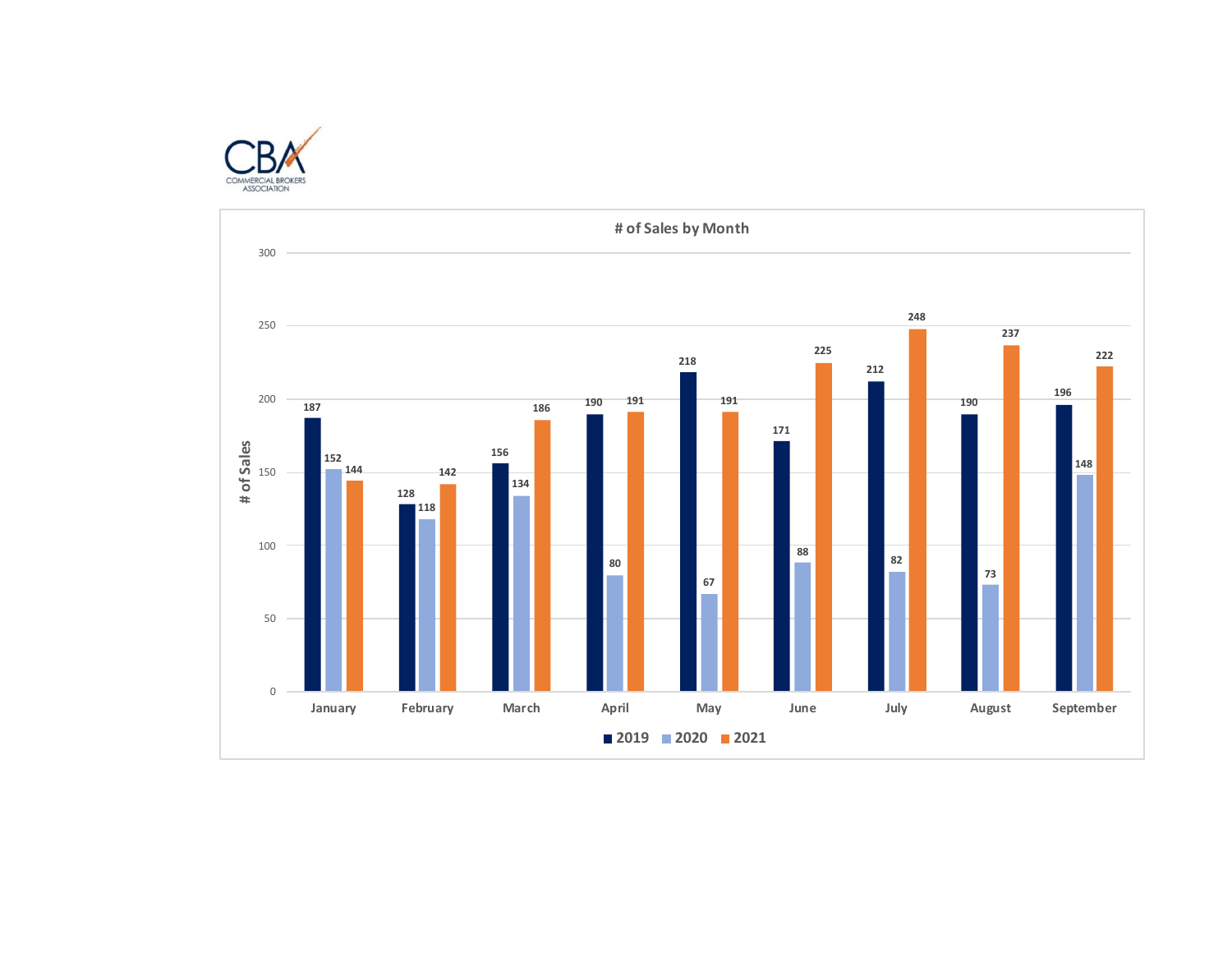

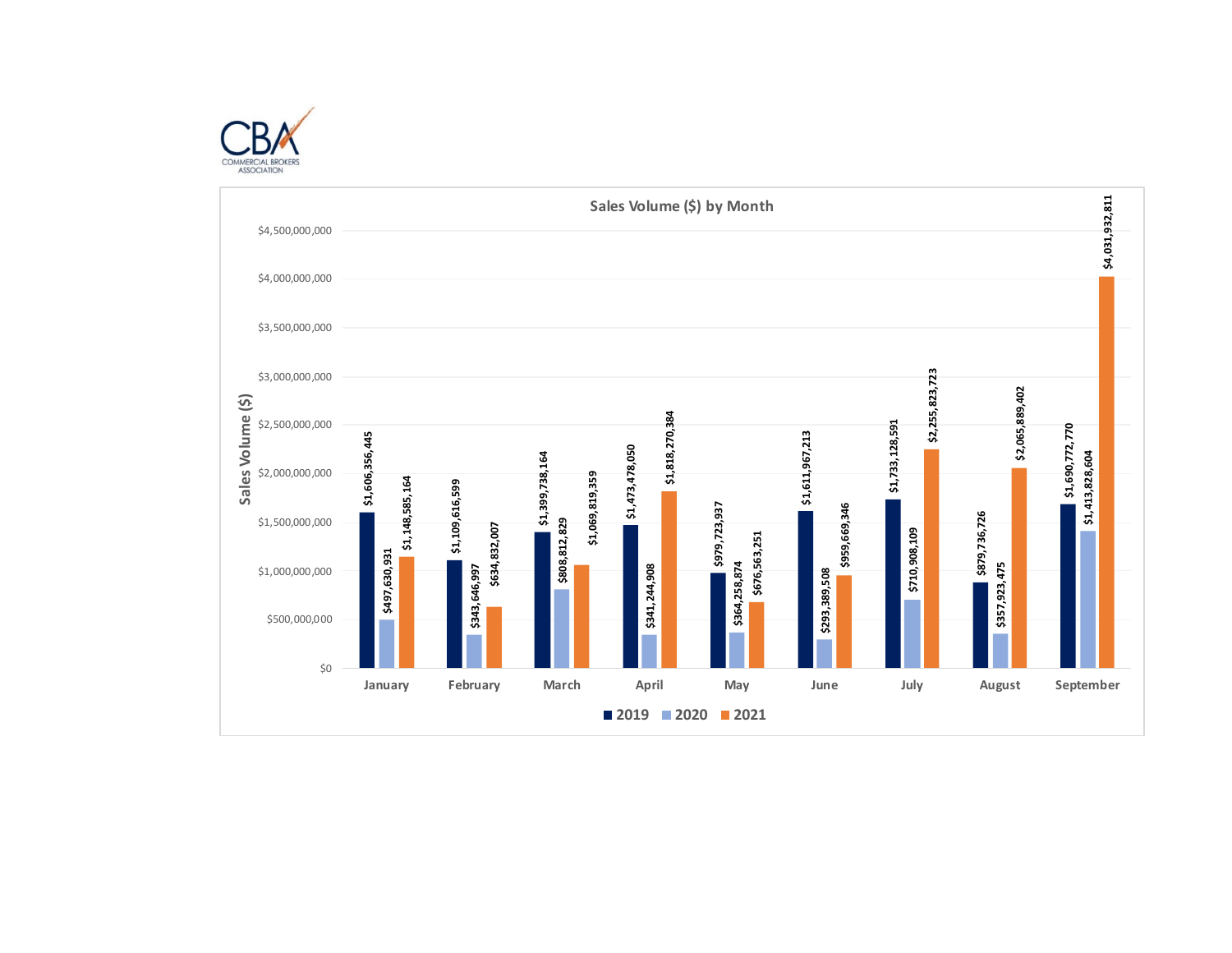

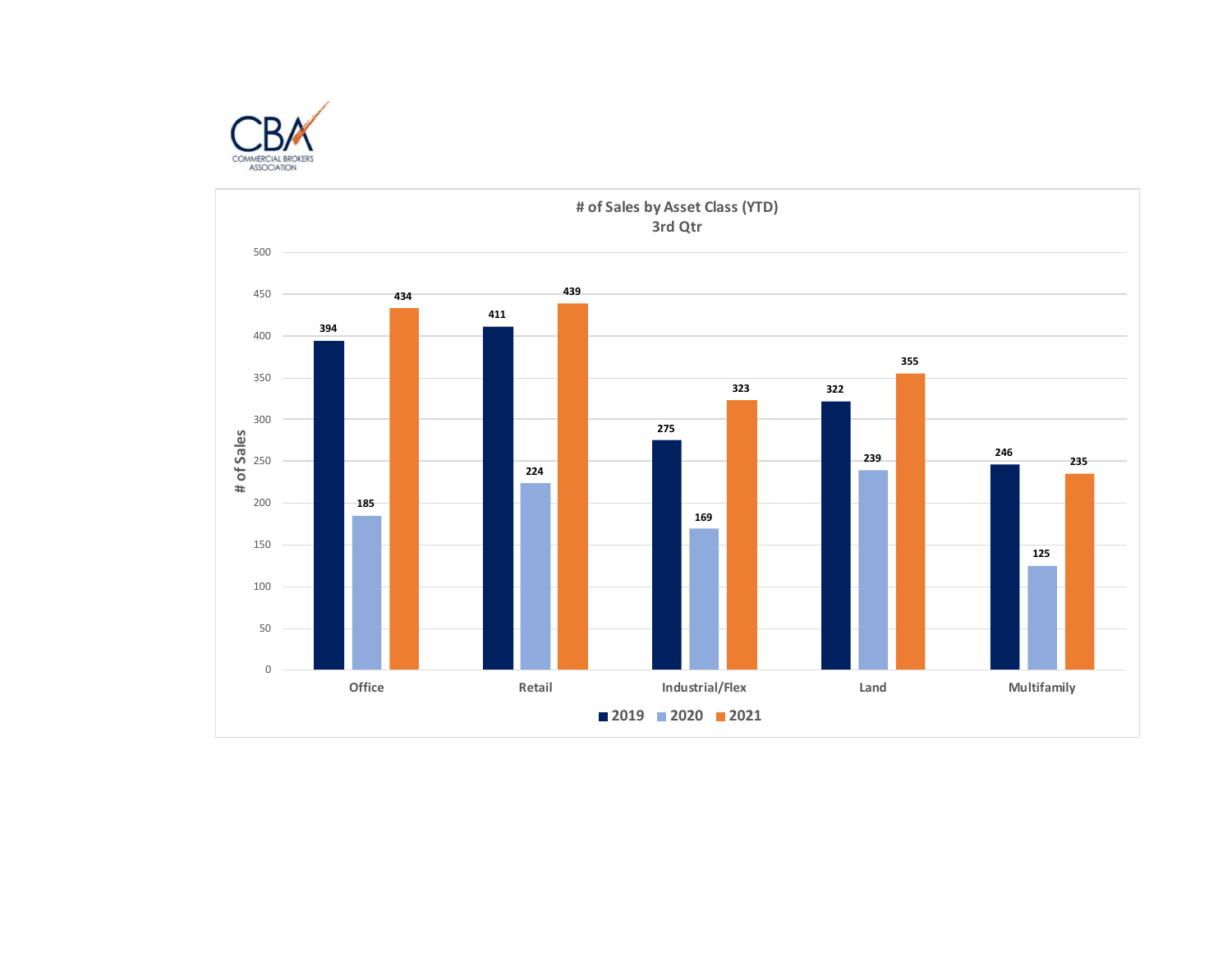

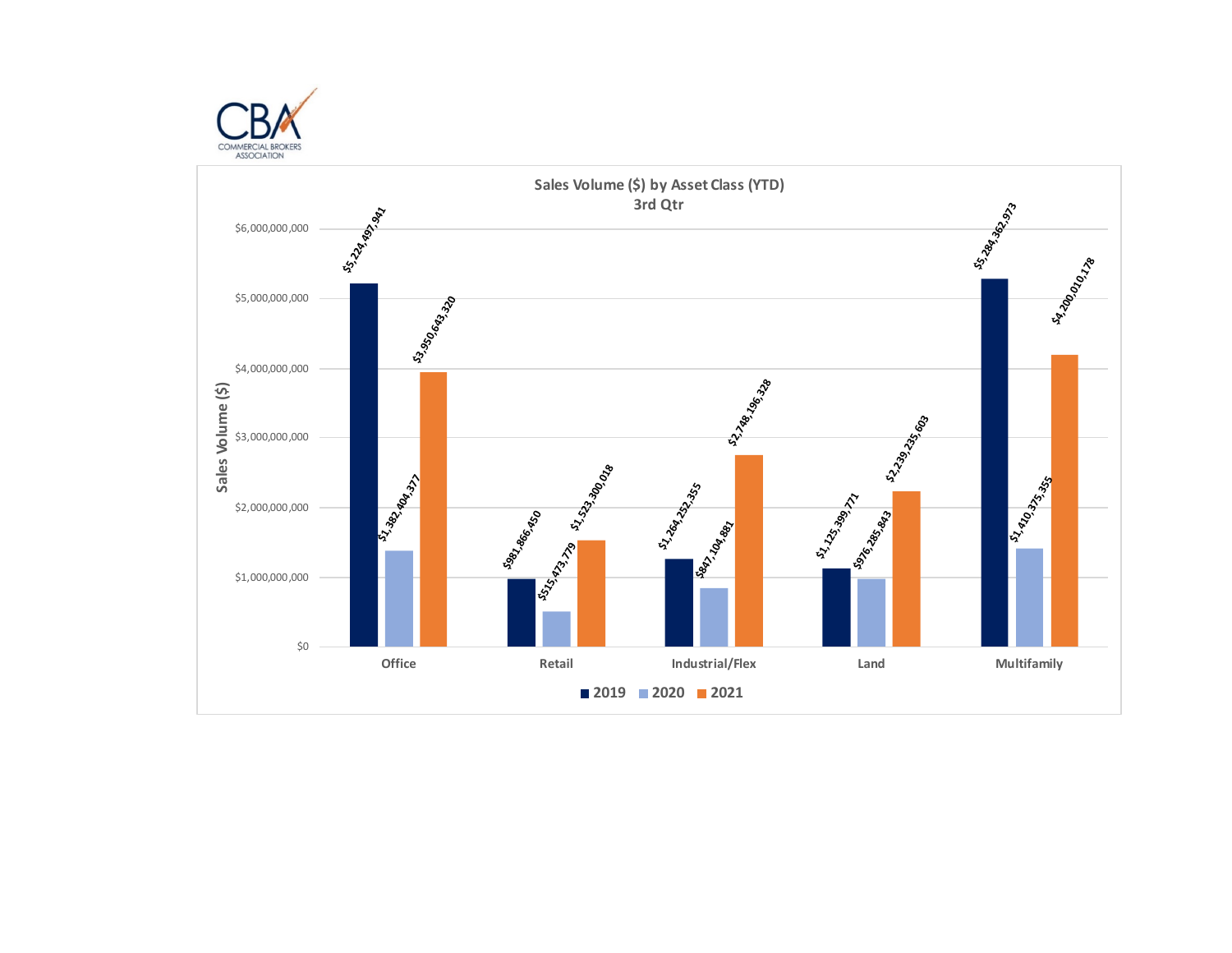

## **Notable Sales - Year to Date CBA Researched CMA Sales 2021 vs 2020**

| <b>Notable Sales - 2020</b> | City          | <b>Asset Class</b> | <b>Sale Date</b> | <b>Sale Price</b> |
|-----------------------------|---------------|--------------------|------------------|-------------------|
| 300 Pine St- (Macy's)       | Seattle       | Retail             | 1/21/20          | \$68,700,000      |
| Pacific Gateway Ind Park    | Kent          | Land               | 1/9/20           | \$60,000,000      |
| Tower 333                   | Bellevue      | Office             | 3/13/20          | \$401,500,000     |
| <b>Mercer Park</b>          | Mercer Island | Office             | 4/16/20          | \$46,450,000      |
| Everett 4 Corners           | Everett       | Retail             | 5/15/20          | \$18,000,000      |
| Tacoma Distribution         | Tacoma        | Ind/Flex           | 5/5/20           | \$42,250,000      |
| 1640 E Marc Ave             | Tacoma        | Ind/Flex           | 6/24/20          | \$33,500,000      |
| Kiara                       | Seattle       | Multifamily        | 7/15/20          | 320,000,000       |
| <b>REI Headquarters</b>     | Bellevue      | Office             | 9/14/20          | \$367,600,000     |
| The Net-Redev Site          | Seattle       | Land               | 9/11/20          | \$127,721,831     |
| Modera First Hill           | Seattle       | Multifamily        | 9/10/20          | \$125,000,000     |

| <b>Notable Sales - 2020</b> | City          | <b>Asset Class</b> | <b>Sale Date</b> | <b>Sale Price</b> | Notable Sales - 2021            | City            | <b>Asset Class</b> | <b>Sale Date</b> | <b>Sale Price</b>     |
|-----------------------------|---------------|--------------------|------------------|-------------------|---------------------------------|-----------------|--------------------|------------------|-----------------------|
| 300 Pine St- (Macy's)       | Seattle       | Retail             | 1/21/20          | \$68,700,000      | <b>Redmond East Bus Campus</b>  | Redmond         | Office             | 1/21/21          | \$80,000,000          |
| Pacific Gateway Ind Park    | Kent          | Land               | 1/9/20           | \$60,000,000      | Canyon Park East                | Redmond         | Ind/Flex           | 1/27/21          | \$75,000,000          |
| Tower 333                   | Bellevue      | Office             | 3/13/20          | \$401,500,000     | Spokane Dist Ctr                | Bothell         | Ind/Flex           | 1/8/21           | \$72,600,000          |
| Mercer Park                 | Mercer Island | Office             | 4/16/20          | \$46,450,000      | <b>Hyde Square</b>              | Seattle         | Multifamily        | 1/20/21          | \$279,100,000         |
| Everett 4 Corners           | Everett       | Retail             | 5/15/20          | \$18,000,000      | Canyon Bus Ctr                  | Bothell         | Ind/Flex           | 2/23/21          | \$200,000,000         |
| Tacoma Distribution         | Tacoma        | Ind/Flex           | 5/5/20           | \$42,250,000      | Advanta Ofc Commons             | Bellevue        | Office             |                  | 3/9/21 \$169,000,000  |
| 1640 E Marc Ave             | Tacoma        | Ind/Flex           | 6/24/20          | \$33,500,000      | Canyon Park Heights             | Bothell         | Office             | 3/1/21           | \$45,000,000          |
| Kiara                       | Seattle       | Multifamily        | 7/15/20          | 320,000,000       | Willows Commerce Park II        | Redmond         | Ind/Flex           | 3/26/21          | \$140,000,000         |
| <b>REI Headquarters</b>     | Bellevue      | Office             | 9/14/20          | \$367,600,000     | Portside 55                     | Tacoma          | Ind/Flex           | 3/4/21           | \$61,320,000          |
| The Net- Redev Site         | Seattle       | Land               | 9/11/20          | \$127,721,831     | <b>Boren Office Lofts</b>       | Seattle         | Office             |                  | 4/8/21 \$119,100,000  |
| Modera First Hill           | Seattle       | Multifamily        | 9/10/20          | \$125,000,000     | 300 Pine St (Ofc Portion)       | Seattle         | Office             | 4/19/21          | \$474,386,461         |
|                             |               |                    |                  |                   | 300 Pine St (Retail)            | Seattle         | Retail             |                  | 4/19/21 \$105,000,000 |
|                             |               |                    |                  |                   | <b>Sheraton Redev Site</b>      | Bellevue        | Land               |                  | 4/22/21 \$152,500,000 |
|                             |               |                    |                  |                   | <b>GIX</b>                      | Bellevue        | Ind/Flex           | 6/10/21          | \$85,000,000          |
|                             |               |                    |                  |                   | Sunset Village/Michael's Toyota | Bellevue        | Retail             | 6/29/21          | \$78,000,000          |
|                             |               |                    |                  |                   | <b>Avalon Redmond Place</b>     | Kirkland        | Multifamily        | 6/22/21          | \$97,700,000          |
|                             |               |                    |                  |                   | Boeing Comp Svc-Eastgate        | Bellevue        | Office             |                  | 7/2/21 \$139,000,000  |
|                             |               |                    |                  |                   | Eastgate Ofc Park - Bldgs I-IV  | <b>Bellevue</b> | Office             |                  | 7/8/21 \$125,000,000  |
|                             |               |                    |                  |                   | Spring District Block 16        | Bellevue        | Land               | 7/15/21          | \$169,366,897         |
|                             |               |                    |                  |                   | Spring District Block 24        | Bellevue        | Land               | 7/15/21          | \$94,133,103          |
|                             |               |                    |                  |                   | <b>BRIO</b>                     | <b>Bellevue</b> | Multifamily        | 7/2/21           | \$170,000,000         |
|                             |               |                    |                  |                   | Ascent/Marlowe                  | Seattle         | Multifamily        |                  | 7/30/21 \$302,750,000 |
|                             |               |                    |                  |                   | <b>Main Street Flats</b>        | Bellevue        | Multifamily        |                  | 7/9/21 \$232,610,933  |
|                             |               |                    |                  |                   | 2601 Elliott                    | Seattle         | Office             |                  | 8/2/21 \$185,000,000  |
|                             |               |                    |                  |                   | 110 Atrium                      | Bellevue        | Office             |                  | 8/27/21 \$143,200,000 |
|                             |               |                    |                  |                   | Zephyr on the Park              | Redmond         | Multifamily        | 8/11/21          | \$105,500,000         |
|                             |               |                    |                  |                   | Ethos-Phase I                   | Kent            | Multifamily        | 8/19/21          | \$113,000,000         |
|                             |               |                    |                  |                   | Taluswood                       | Mtlk Terrace    | Multifamily        | 8/30/21          | \$168,000,000         |
|                             |               |                    |                  |                   | West 8th                        | Seattle         | Office             |                  | 9/20/21 \$490,000,000 |
|                             |               |                    |                  |                   | Safeco Plaza                    | Seattle         | Office             |                  | 9/3/21 \$465,000,000  |
|                             |               |                    |                  |                   | Home Plate Ctr, Bldgs A-B       | Seattle         | Office             |                  | 9/21/21 \$251,250,000 |
|                             |               |                    |                  |                   | 44 Bellevue-Redev Site          | Bellevue        | Land               |                  | 9/30/21 \$127,500,000 |
|                             |               |                    |                  |                   | <b>Boeing Land</b>              | Frederickson    | Land               | 9/16/21          | \$200,000,000         |
|                             |               |                    |                  |                   | Bridge Point Tacoma - Land      | Tacoma          | Land               |                  | 9/27/21 \$158,346,376 |
|                             |               |                    |                  |                   | Nightingale                     | Redmond         | Multifamily        | 9/2/21           | \$131,500,000         |
|                             |               |                    |                  |                   | The M                           | Seattle         | Multifamily        |                  | 9/21/21 \$138,128,629 |
|                             |               |                    |                  |                   | Ridgedale                       | <b>Bellevue</b> | Multifamily        | 9/30/21          | \$144,000,000         |
|                             |               |                    |                  |                   | <b>BLU</b>                      | Bellevue        | Multifamily        |                  | 9/3/21 \$109,000,000  |
|                             |               |                    |                  |                   | Surprise Lake Village           | Milton          | Multifamily        |                  | 9/8/21 \$106,000,000  |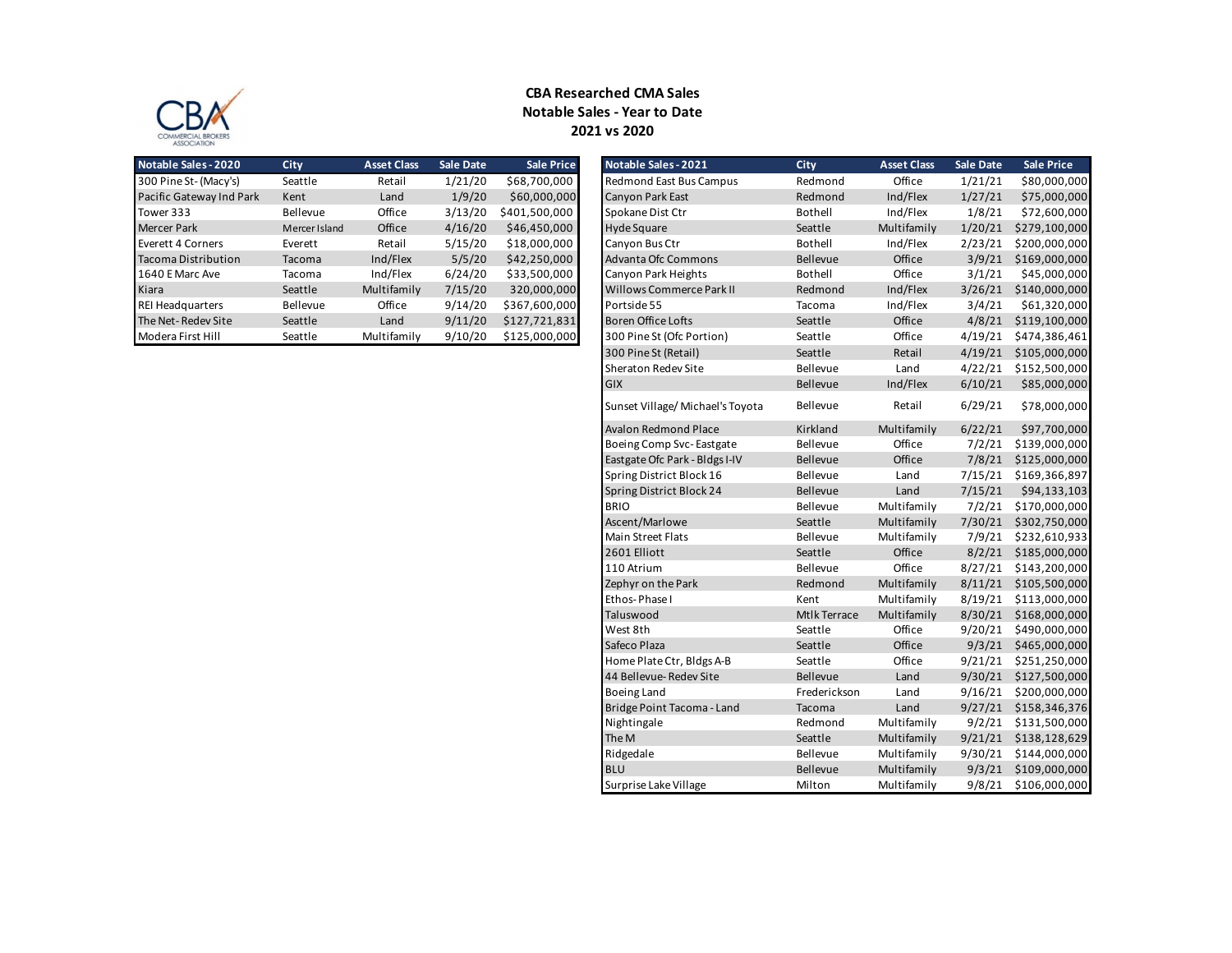

#### **CBA Researched CMA Sales Comparison by Asset Class and County: January 2021 vs January 2020**

| <b>ASSOCIATION</b>               |                | January 2020                           |                 |                | January 2021      |                                                |                |           | Change (Jan 2021 vs Jan 2020) |           |                 |
|----------------------------------|----------------|----------------------------------------|-----------------|----------------|-------------------|------------------------------------------------|----------------|-----------|-------------------------------|-----------|-----------------|
| <b>Asset Class</b>               | # of Sales     | Sales Volume (\$)                      | <b>Total SF</b> | # of Sales     | Sales Volume (\$) | <b>Total SF</b>                                | # of Sales     | % Chg     | Sales Volume (\$)             | % Chg     | <b>Total SF</b> |
| <b>Office</b>                    |                |                                        |                 |                |                   |                                                |                |           |                               |           |                 |
| King County                      | 8              | \$18,750,000                           | 49,031          | 15             | \$61,884,500      | 172,152                                        | $\overline{7}$ | 87.5%     | \$43,134,500.00               | 230.1%    | 123,121         |
| Snohomish County                 | $\overline{2}$ | \$1,530,000                            | 8,796           | 6              | \$20,203,213      | 75,890                                         | $\overline{4}$ | 200.0%    | \$18,673,213.00 1220.5%       |           | 67,094          |
| Pierce County                    | 3              | \$1,687,500                            | 8,362           | 10             | \$9,034,000       | 4,489                                          | $\overline{7}$ | 233.3%    | \$7,346,500.00                | 435.3%    | (3, 873)        |
| Spokane County                   | $\overline{3}$ | \$3,110,000                            | 29,388          | $\overline{3}$ | \$1,585,000       | 8,932                                          | $\mathbf{0}$   | 0.0%      | (51,525,000.00)               | $-49.0%$  | (20, 456)       |
| Kitsap County                    | 3              | \$2,097,000                            | 15,401          | 0              | \$0               |                                                | $-3$           | $-100.0%$ | ( \$2,097,000.00)             | $-100.0%$ | (15, 401)       |
| <b>Thurston County</b>           | 5              | \$8,465,000                            | 56,159          | $\overline{2}$ | \$726,000         | 3,731                                          | $-3$           | $-60.0%$  | (57,739,000.00)               | $-91.4%$  | (52, 428)       |
| Totals:                          | 24             | \$35,639,500                           | 167,137         | 36             | \$93,432,713      | 265,194                                        | 12             | 50.0%     | \$57,793,213.00               | 162.2%    | 98,057          |
| <b>Notable Sales:</b>            |                |                                        |                 |                |                   | Filson HQ, Seattle: \$21,000,000               |                |           |                               |           |                 |
| Retail                           |                |                                        |                 |                |                   |                                                |                |           |                               |           |                 |
| King County                      | 24             | \$105,202,288                          | 381,596         | 9              | \$18,620,000      | 25,156                                         | $-15$          | $-62.59$  | ( \$86, 582, 288.00)          | $-82.3%$  | (356, 440)      |
| Snohomish County                 | $\overline{4}$ | \$5,790,000                            | 30,370          | $\overline{7}$ | \$35,240,929      | 114,124                                        | $\overline{3}$ | 75.0%     | \$29,450,929.00               | 508.7%    | 83,754          |
| Pierce County                    | 9              | \$13,006,100                           | 58,413          | $\overline{7}$ | \$51,989,775      | 162,229                                        | $-2$           | $-22.29$  | \$38,983,675.00               | 299.7%    | 103,816         |
| Spokane County                   | $\overline{4}$ | \$3,535,000                            | 25,561          | $\overline{4}$ | \$6,643,000       | 84,055                                         | $\mathbf{0}$   | 0.0%      | \$3,108,000.00                | 87.9%     | 58,494          |
| Kitsap County                    | 0              | \$0                                    | n               | 0              | \$0               | O                                              | 0              | 0.0%      | \$0.00                        | 0.0%      |                 |
| <b>Thurston County</b>           | 5              | \$9,625,000                            | 26,910          | $\overline{2}$ | \$935,000         | 3,480                                          | $-3$           | $-60.0%$  | ( \$8,690,000.00)             | $-90.3%$  | (23, 430)       |
| Totals:                          | 46             | \$137,158,388                          | 522,850         | 29             | \$113,428,704     | 389,044                                        | $-17$          | $-37.09$  | (\$23,729,684.00)             | $-17.3%$  | (133, 806)      |
| <b>Notable Sales:</b>            |                |                                        |                 |                |                   | Home Depot, Tacoma: \$38,902,775               |                |           |                               |           |                 |
|                                  |                |                                        |                 |                |                   | Haggen, Stanwood: \$15,488,429                 |                |           |                               |           |                 |
| <b>Industrial/High Tech Flex</b> |                |                                        |                 |                |                   |                                                |                |           |                               |           |                 |
| King County                      | 11             | \$49,355,000                           | 185,501         | 12             | \$277,035,000     | 1,104,149                                      | $\mathbf{1}$   | 9.1%      | \$227,680,000.00              | 461.3%    | 918,648         |
| Snohomish County                 | 6              | \$40,215,000                           | 217,982         | 6              | \$109,080,000     | 399,709                                        | $\mathbf{0}$   | 0.0%      | \$68,865,000.00               | 171.2%    | 181,727         |
| Pierce County                    | 5              | \$5,668,000                            | 28,088          | 6              | \$16,232,000      | 108,472                                        | 1              | 20.0%     | \$10,564,000.00               | 186.4%    | 80,384          |
| Spokane County                   | 5              | \$8,317,000                            | 133,641         | $\overline{2}$ | \$1,315,000       | 33,445                                         | $-3$           | $-60.0%$  | (57,002,000.00)               | $-84.2%$  | (100, 196)      |
| Kitsap County                    | $\mathbf{1}$   | \$320,000                              | 2,891           | $\mathbf 0$    | \$0               |                                                | $-1$           | $-100.0%$ | ( \$320,000.00)               | $-100.0%$ | (2,891)         |
| <b>Thurston County</b>           | $\overline{2}$ | \$1,835,000                            | 17,066          | $\overline{4}$ | \$2,395,000       | 21,398                                         | $\overline{2}$ | 200.0%    | \$560,000.00                  |           | 4,332           |
| Totals:                          | 30             | \$105,710,000                          | 585,169         | 30             | \$406,057,000     | 1,667,173                                      | 0              | 0.0%      | \$300,347,000.00              | 284.1%    | 1,082,004       |
| <b>Notable Sales:</b>            |                |                                        |                 |                |                   | Redmond E Bus Campus, Redmond: \$80,000,000    |                |           |                               |           |                 |
|                                  |                |                                        |                 |                |                   | Canyon Park East, Bothell: \$75,000,000        |                |           |                               |           |                 |
|                                  |                |                                        |                 |                |                   | Spokane St Distribution, Seattle: \$72,600,000 |                |           |                               |           |                 |
| Land                             |                |                                        |                 |                |                   |                                                |                |           |                               |           |                 |
| King County                      | 15             | \$75,978,000                           | 32,765,483      | 14             | \$66,930,853      | 2,781,091                                      | $-1$           | $-6.79$   | (59.047.147.00)               | $-11.99$  | (29, 984, 392)  |
| Snohomish County                 | 8              | \$15,468,430                           | 356,268         | 10             | \$52,415,151      | 17,694,283                                     | $\overline{2}$ | 25.0%     | \$36,946,721.00               | 238.9%    | 17,338,015      |
| Pierce County                    | 5              | \$9,878,113                            | 822,164         | 5              | \$12,614,000      | 423,871                                        | 0              | 0.0%      | \$2,735,887.00                | 27.7%     | (398, 293)      |
| Spokane County                   | $\overline{3}$ | \$1,083,500                            | 3,928,850       | $\overline{3}$ | \$1,423,898       | 360,121                                        | $\mathbf{0}$   | 0.0%      | \$340,398.00                  | 31.4%     | (3,568,729)     |
| Kitsap County                    | $\mathbf{1}$   | \$1,315,000                            | 279,655         | $\mathbf 0$    | \$0               |                                                | $-1$           | $-100.09$ | ( \$1,315,000.00)             | 0.0%      | (279, 655)      |
| <b>Thurston County</b>           | $\overline{3}$ | \$1,900,000                            | 455,364         | $\overline{2}$ | \$3,622,000       | 13,752,129                                     | $-1$           | 300.0%    | \$1,722,000.00                |           | 13,296,765      |
| Totals:                          | 35             | \$105,623,043                          | 38,607,784      | 34             | \$137,005,902     | 35,011,495                                     | $-1$           | $-2.9%$   | \$31,382,859.00               | 29.7%     | (3,596,289)     |
| <b>Notable Sales:</b>            |                | Pac Gateway Ind Park-Land, Kent: \$60m |                 |                |                   |                                                |                |           |                               |           |                 |
| Multifamily                      |                |                                        |                 |                |                   |                                                |                |           |                               |           |                 |
| King County                      | $\overline{7}$ | \$76,200,000                           | 325,721         | 11             | \$374,898,250     | 671,688                                        | 4              | 57.1%     | \$298,698,250.00              | 392.0%    | 345,967         |
| Snohomish County                 | $\overline{3}$ | \$26,355,000                           | 112,733         | $\overline{3}$ | \$23,042,595      | 70,702                                         | $\Omega$       | 0.0%      | ( \$3,312,405.00)             | $-12.6%$  | (42, 031)       |
| Pierce County                    | $\overline{7}$ | \$10,945,000                           | 64,768          | $\mathbf{1}$   | \$720,000         | 3,072                                          | $-6$           | $-85.79$  | (\$10,225,000.00)             | $-93.4%$  | (61, 696)       |
| Totals:                          | 17             | \$113,500,000                          | 503,222         | 15             | \$398,660,845     | 745,462                                        | $-2$           | $-11.8%$  | \$285,160,845.00              | 251.2%    | 242,240         |
| <b>Notable Sales:</b>            |                |                                        |                 |                |                   | Hyde Square, Bellevue: \$279,100,000           |                |           |                               |           |                 |
| <b>Grand Totals:</b>             | 152            | \$497,630,931                          | 40,386,162      | 144            | \$1,148,585,164   | 38,078,368                                     | $-8$           | $-5.39$   | \$650,954,233.00              | 130.8%    | (2,307,794)     |
|                                  |                |                                        |                 |                |                   |                                                |                |           |                               |           |                 |
| <b>County Totals:</b>            | # of Sales     | Sales Volume (\$)                      | <b>Total SF</b> | # of Sales     | Sales Volume (\$) | <b>Total SF</b>                                | # of Sales     | % Chg     | Sales Volume (\$)             | % Chg     | <b>Total SF</b> |

| <b>COUNTY FOTALS:</b> | # of Sales | sales volume (5) | Total SF.  | # of Sales | sales volume (5) | Total SF.  | # of Sales | % Chg L   | sales volume (5) | % Chg     | Total SF       |
|-----------------------|------------|------------------|------------|------------|------------------|------------|------------|-----------|------------------|-----------|----------------|
| King                  |            | \$325.485.288    | 33,707,332 | -61        | \$799.368.603    | 4.754.236  |            |           | \$473.883.315.00 | 145.6%    | (28, 953, 096) |
| Snohomish             | 23         | \$89,358,430     | 726,149    |            | \$239,981,888    | 18,354,708 |            |           | \$150.623.458.00 | 168.6%    | 17,628,559     |
| Pierce                | 29         | \$41.184.713     | 981,795    |            | \$90.589.775     | 702,133    |            | 0.0%      | \$49.405.062.00  | 120.0%    | (279, 662)     |
| Spokane               |            | \$16,045,500     | 4,117,440  |            | \$10,966,898     | 486,553    |            | $-20.0\%$ | (55,078,602.00)  | $-31.7%$  | (3,630,887)    |
| Kitsap                |            | \$3.732.000      | 297.947    |            |                  |            |            | $-100.0%$ | (53.732.000.00)  | $-100.0%$ | (297.947)      |
| Thurston              |            | \$21.825.000     | 555,499    | 10         | \$7.678.000      | 13,780,738 |            |           | (S14.147.000.00) | $-64.8%$  | 13.225.239     |
| <b>Grand Totals:</b>  | 152        | \$497.630.931    | 40.386.162 | 144        | \$1.148.585.164  | 38.078.368 |            |           | \$650.954.233.00 | 130.8%    | (2.307.794)    |

|                         | January 2021      |                                                |                         |           | Change (Jan 2021 vs Jan 2020) |           |                 |
|-------------------------|-------------------|------------------------------------------------|-------------------------|-----------|-------------------------------|-----------|-----------------|
| of Sales                | Sales Volume (\$) | <b>Total SF</b>                                | # of Sales              | % Chg     | Sales Volume (\$)             | % Chg     | <b>Total SF</b> |
|                         |                   |                                                |                         |           |                               |           |                 |
| 15                      | \$61,884,500      | 172,152                                        | 7                       | 87.5%     | \$43,134,500.00               | 230.1%    | 123,121         |
| 6                       | \$20,203,213      | 75,890                                         | $\overline{4}$          | 200.0%    | \$18,673,213.00               | 1220.5%   | 67,094          |
| 10                      | \$9,034,000       | 4,489                                          | $\overline{7}$          | 233.3%    | \$7,346,500.00                | 435.3%    | (3,873)         |
| 3                       | \$1,585,000       | 8,932                                          | $\mathbf{0}$            | 0.0%      | (\$1,525,000.00)              | $-49.0%$  | (20, 456)       |
| 0                       | \$0               | 0                                              | $-3$                    | $-100.0%$ | (\$2,097,000.00)              | $-100.0%$ | (15, 401)       |
| $\overline{2}$          | \$726,000         | 3,731                                          | $-3$                    | $-60.0%$  | (\$7,739,000.00)              | $-91.4%$  | (52,428         |
| 36                      | \$93,432,713      | 265,194                                        | 12                      | 50.0%     | \$57,793,213.00               | 162.2%    | 98,057          |
|                         |                   | Filson HQ, Seattle: \$21,000,000               |                         |           |                               |           |                 |
|                         |                   |                                                |                         |           |                               |           |                 |
| 9                       | \$18,620,000      | 25,156                                         | $-15$                   | $-62.5%$  | ( \$86,582,288.00)            | $-82.3%$  | (356, 440)      |
| $\overline{7}$          | \$35,240,929      | 114,124                                        | 3                       | 75.0%     | \$29,450,929.00               | 508.7%    | 83,754          |
| $\overline{7}$          | \$51,989,775      | 162,229                                        | $-2$                    | $-22.2%$  | \$38,983,675.00               | 299.7%    | 103,816         |
| $\overline{\mathbf{4}}$ | \$6,643,000       | 84,055                                         | $\mathbf 0$             | 0.0%      | \$3,108,000.00                | 87.9%     | 58,494          |
| 0                       | \$0               | 0                                              | 0                       | 0.0%      | \$0.00                        | 0.0%      |                 |
| $\overline{2}$          | \$935,000         | 3,480                                          | $-3$                    | $-60.0%$  | ( \$8,690,000.00)             | $-90.3%$  | (23, 430)       |
| 29                      | \$113,428,704     | 389,044                                        | $-17$                   | $-37.0%$  | (\$23,729,684.00)             | $-17.3%$  | (133, 806)      |
|                         |                   | Home Depot, Tacoma: \$38,902,775               |                         |           |                               |           |                 |
|                         |                   | Haggen, Stanwood: \$15,488,429                 |                         |           |                               |           |                 |
|                         |                   |                                                |                         |           |                               |           |                 |
| 12                      | \$277,035,000     | 1,104,149                                      | $1\,$                   | 9.1%      | \$227,680,000.00              | 461.3%    | 918,648         |
| 6                       | \$109,080,000     | 399,709                                        | $\mathbf 0$             | 0.0%      | \$68,865,000.00               | 171.2%    | 181,727         |
| 6                       | \$16,232,000      | 108,472                                        | $\mathbf 1$             | 20.0%     | \$10,564,000.00               | 186.4%    | 80,384          |
| $\overline{2}$          | \$1,315,000       | 33,445                                         | $-3$                    | $-60.0%$  | (\$7,002,000.00)              | $-84.2%$  | (100, 196)      |
| 0                       | \$0               | 0                                              | $-1$                    | $-100.0%$ | ( \$320,000.00)               | $-100.0%$ | (2,891)         |
| $\overline{4}$          | \$2,395,000       | 21,398                                         | $\mathbf 2$             | 200.0%    | \$560,000.00                  |           | 4,332           |
| 30                      | \$406,057,000     | 1,667,173                                      | 0                       | 0.0%      | \$300,347,000.00              | 284.1%    | 1,082,004       |
|                         |                   | Redmond E Bus Campus, Redmond: \$80,000,000    |                         |           |                               |           |                 |
|                         |                   | Canyon Park East, Bothell: \$75,000,000        |                         |           |                               |           |                 |
|                         |                   | Spokane St Distribution, Seattle: \$72,600,000 |                         |           |                               |           |                 |
|                         |                   |                                                |                         |           |                               |           |                 |
| 14                      | \$66,930,853      | 2,781,091                                      | $-1$                    | $-6.7%$   | ( \$9,047,147.00)             | $-11.9%$  | (29,984,392     |
| 10                      | \$52,415,151      | 17,694,283                                     | $\overline{2}$          | 25.0%     | \$36,946,721.00               | 238.9%    | 17,338,015      |
| 5                       | \$12,614,000      | 423,871                                        | 0                       | 0.0%      | \$2,735,887.00                | 27.7%     | (398, 293)      |
| 3                       | \$1,423,898       | 360,121                                        | $\mathbf 0$             | 0.0%      | \$340,398.00                  | 31.4%     | (3,568,729)     |
| 0                       | \$0               |                                                | $-1$                    | $-100.0%$ | (\$1,315,000.00)              | 0.0%      | (279, 655)      |
| $\overline{2}$          | \$3,622,000       | 13,752,129                                     | $-1$                    | 300.0%    | \$1,722,000.00                |           | 13,296,765      |
| 34                      | \$137,005,902     | 35,011,495                                     | $-1$                    | $-2.9%$   | \$31,382,859.00               | 29.7%     | (3,596,289)     |
|                         |                   |                                                |                         |           |                               |           |                 |
|                         |                   |                                                |                         |           |                               |           |                 |
| 11                      | \$374,898,250     | 671,688                                        | $\overline{\mathbf{4}}$ | 57.1%     | \$298,698,250.00              | 392.0%    | 345,967         |
| 3                       | \$23,042,595      | 70,702                                         | $\mathbf 0$             | 0.0%      | ( \$3,312,405.00)             | $-12.6%$  | (42, 031)       |
| $\mathbf 1$             | \$720,000         | 3,072                                          | $-6$                    | -85.7%    | (\$10,225,000.00)             | $-93.4%$  | (61, 696)       |
| 15                      | \$398,660,845     | 745,462                                        | $-2$                    | $-11.8%$  | \$285,160,845.00              | 251.2%    | 242,240         |
|                         |                   | Hyde Square, Bellevue: \$279,100,000           |                         |           |                               |           |                 |
| 144                     | \$1,148,585,164   | 38,078,368                                     | $-8$                    | $-5.3%$   | \$650,954,233.00              | 130.8%    | (2,307,794)     |
|                         |                   |                                                |                         |           |                               |           |                 |
|                         |                   |                                                |                         |           |                               |           |                 |
| of Sales                | Sales Volume (\$) | <b>Total SF</b>                                | # of Sales              | % Chg     | Sales Volume (\$)             | % Chg     | <b>Total SF</b> |
| 61                      | \$799,368,603     | 4,754,236                                      | $-4$                    | $-6.2%$   | \$473,883,315.00              | 145.6%    | (28,953,096     |
| 32                      | \$239,981,888     | 18,354,708                                     | 9                       | 39.1%     | \$150,623,458.00              | 168.6%    | 17,628,559      |
| 29                      | \$90,589,775      | 702,133                                        | 0                       | 0.0%      | \$49,405,062.00               | 120.0%    | (279, 662)      |
| 12                      | \$10,966,898      | 486,553                                        | $-3$                    | $-20.0%$  | ( \$5,078,602.00)             | $-31.7%$  | (3,630,887)     |
| $\mathbf 0$             | \$0               | n                                              | -5                      | $-100.0%$ | ( \$3,732,000.00)             | $-100.0%$ | (297,947        |
| 10                      | \$7,678,000       | 13,780,738                                     | -5                      | $-33.3%$  | ( \$14, 147, 000.00)          | $-64.8%$  | 13,225,239      |
| 144                     | \$1,148,585,164   | 38,078,368                                     | $-8$                    | $-5.3%$   | \$650,954,233.00              | 130.8%    | (2,307,794)     |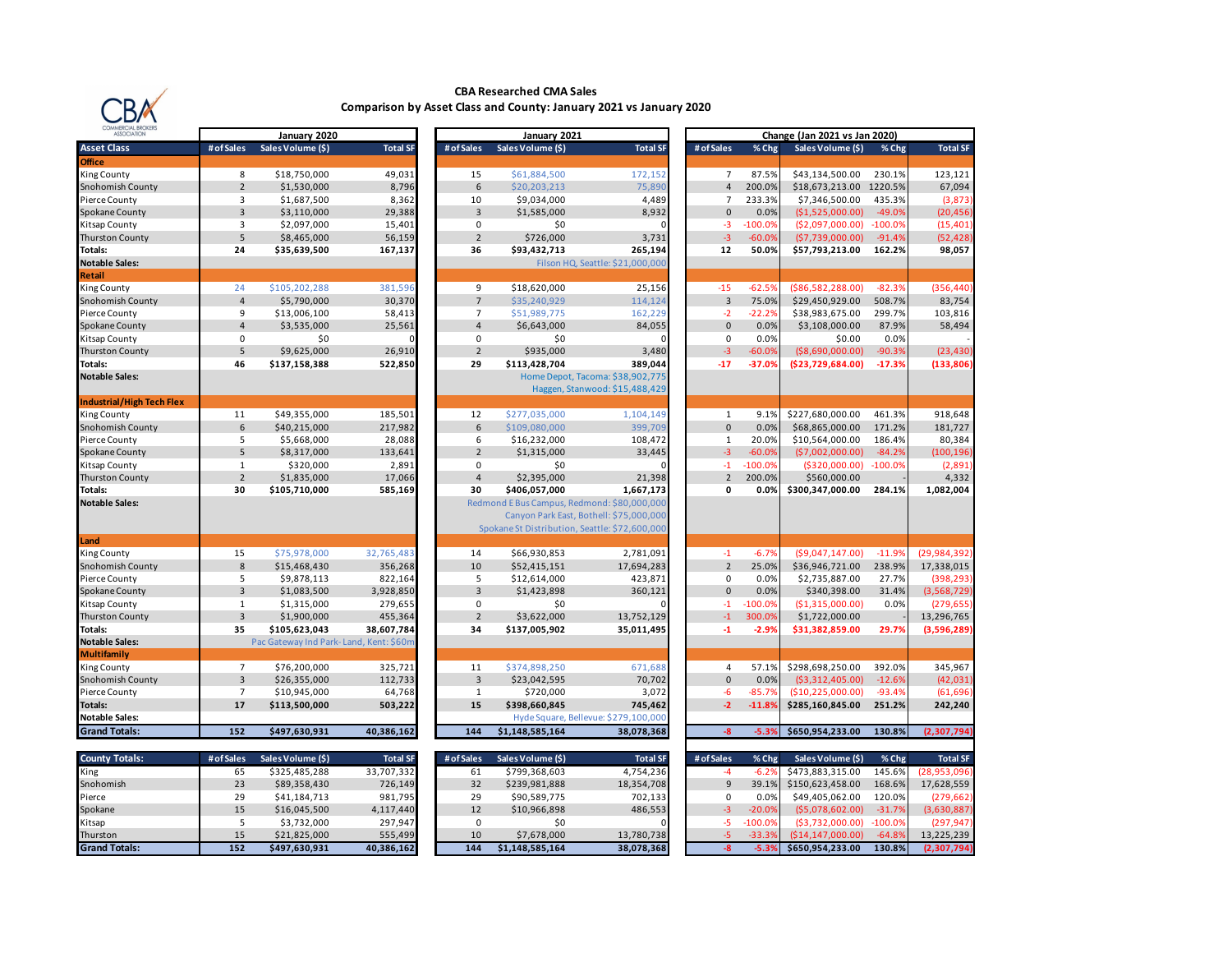

# **CBA Researched CMA Sales**

**Comparison by Asset Class and County: February 2021 vs February 2020**

| <b>ASSOCIATION</b>        |                | February 2020          |                 |                 | February 2021                          |                 |                          |           | Change (Feb 2021 vs Feb 2020) |           |                 |
|---------------------------|----------------|------------------------|-----------------|-----------------|----------------------------------------|-----------------|--------------------------|-----------|-------------------------------|-----------|-----------------|
| <b>Asset Class</b>        | # of Sales     | Sales Volume (\$)      | <b>Total SF</b> | # of Sales      | Sales Volume (\$)                      | <b>Total SF</b> | # of Sales               | % Chg     | Sales Volume (\$)             | % Chg     | <b>Total SF</b> |
| <b>Office</b>             |                |                        |                 |                 |                                        |                 |                          |           |                               |           |                 |
| King County               | 9              | \$39,316,000           | 96,243          | 12              | \$26,349,950                           | 97,969          | 3                        | 33.3%     | (\$12,966,050)                | $-33.0%$  | 1,726           |
| Snohomish County          | $\overline{2}$ | \$1,870,000            | 7,300           | 6               | \$46,685,000                           | 122,905         | $\overline{4}$           | 200.0%    | \$44,815,000                  | 2396.5%   | 115,605         |
| Pierce County             | $\overline{3}$ | \$1,166,500            | 5,136           | $\overline{2}$  | \$1,525,000                            | 11,142          | $-1$                     | $-33.3%$  | \$358,500                     | 30.7%     | 6,006           |
| Spokane County            | $\overline{3}$ | \$5,696,150            | 41,723          | 5               | \$5,204,000                            | 62,556          | $\overline{2}$           | 66.7%     | (5492, 150)                   | $-8.6%$   | 20,833          |
| Kitsap County             | $\mathbf{1}$   | \$475,000              | 3,580           | 3               | \$1,710,000                            | 19,518          | $\overline{2}$           | 200.0%    | \$1,235,000                   | 260.0%    | 15,938          |
| <b>Thurston County</b>    | $1\,$          | \$365,000              | 1,152           | $\pmb{0}$       | \$0                                    |                 | $-1$                     | $-100.0%$ | ( \$365,000)                  | $-100.0%$ | (1, 152)        |
| Totals:                   | 19             | \$48,888,650           | 155,134         | 28              | \$81,473,950                           | 314,090         | 9                        | 47.4%     | \$32,585,300                  | 66.7%     | 158,956         |
| Retail                    |                |                        |                 |                 |                                        |                 |                          |           |                               |           |                 |
| <b>King County</b>        | 6              | \$16,670,000           | 28,860          | $\overline{7}$  | \$43,035,000                           | 109,574         | $\mathbf{1}$             | 16.7%     | \$26,365,000                  | 158.2%    | 80,714          |
| Snohomish County          | $6\phantom{a}$ | \$16,327,000           | 45,560          | $6\,$           | \$18,087,500                           | 110,546         | $\mathbf{0}$             | 0.0%      | \$1,760,500                   | 10.8%     | 64,986          |
| Pierce County             | 9              | \$24,379,072           | 108,270         | 12              | \$14,262,501                           | 41,039          | 3                        | 33.3%     | (\$10,116,571)                | $-41.5%$  | (67, 231)       |
| Spokane County            | $\overline{4}$ | \$1,100,000            | 13,178          | 6               | \$7,740,000                            | 60,678          | $\overline{2}$           | 50.0%     | \$6,640,000                   | 603.6%    | 47,500          |
| Kitsap County             | $\overline{2}$ | \$625,000              | 4,206           | $\mathbf{1}$    | \$9,750,000                            | 87,400          | $-1$                     | $-50.0%$  | \$9,125,000                   | 1460.0%   | 83,194          |
| <b>Thurston County</b>    | $\mathbf{1}$   | \$700,000              | 3,960           | $\pmb{0}$       | \$0                                    |                 | $-1$                     | $-100.0%$ | (5700,000)                    | $-100.0%$ | (3,960)         |
| Totals:                   | 28             | \$59,801,072           | 204,034         | 32              | \$92,875,001                           | 409,237         | 4                        | 14.3%     | \$33,073,929                  | 55.3%     | 205,203         |
| Industrial/High Tech Flex |                |                        |                 |                 |                                        |                 |                          |           |                               |           |                 |
| <b>King County</b>        | 8              | \$101,057,895          | 481,326         | 19              | \$106,253,020                          | 441,674         | 11                       | 137.5%    | \$5,195,125                   | 5.1%      | (39, 652)       |
| Snohomish County          | $\overline{3}$ | \$4,541,500            | 22,568          | $\sqrt{4}$      | \$218,930,000                          | 676,255         | $\mathbf{1}$             | 33.3%     | \$214,388,500 4720.7%         |           | 653,687         |
| Pierce County             | $\overline{7}$ | \$13,182,900           | 136,680         | $\overline{7}$  | \$29,255,000                           | 122,839         | $\mathbf 0$              | 250.0%    | \$16,072,100                  | 121.9%    | (13, 841)       |
| Spokane County            | 8              | \$5,269,600            | 56,292          | $\mathbf{1}$    | \$950,000                              | 5,910           | $-7$                     | 266.7%    | (\$4,319,600)                 | $-82.0%$  | (50, 382)       |
| Kitsap County             | $\overline{2}$ | \$1,104,880            | 49,098          | 3               | \$1,855,000                            | 31,844          | $\mathbf{1}$             | 50.0%     | \$750,120                     | 67.9%     | (17, 254)       |
| <b>Thurston County</b>    | $\mathbf{1}$   | \$505,000              | 4,000           | $\overline{2}$  | \$6,749,100                            | 67,292          | $\mathbf{1}$             | 100.0%    | \$6,244,100 1236.5%           |           | 63,292          |
| Totals:                   | 29             | \$125,661,775          | 749,964         | 36              | \$363,992,120                          | 1,345,814       | $\overline{\phantom{a}}$ | 24.1%     | \$238,330,345                 | 189.7%    | 595,850         |
| <b>Notable Sales:</b>     |                |                        |                 |                 | Canyon Bus Ctr, Bothell: \$200,000,000 |                 |                          |           |                               |           |                 |
| Land                      |                |                        |                 |                 |                                        |                 |                          |           |                               |           |                 |
| King County               | 16             | \$30,720,748           | 642,003         | 10              | \$25,466,940                           | 888,503         | $-6$                     | $-37.5%$  | (55, 253, 808)                | $-17.1%$  | 246,500         |
| Snohomish County          | $\overline{3}$ | \$1,015,000            | 142,005         | $\overline{3}$  | \$3,310,000                            | 3,317,966       | $\mathbf{0}$             | 0.0%      | \$2,295,000                   | 226.1%    | 3,175,961       |
| Pierce County             | 8              | \$13,319,000 1,515,263 |                 | 9               | \$11,171,000                           | 4,523,454       | 1                        | 12.5%     | (52, 148, 000)                | $-16.1%$  | 3,008,191       |
| Spokane County            | $\overline{3}$ | \$2,250,000            | 330,667         | $\overline{2}$  | \$880,956                              | 195,997         | $-1$                     | $-33.3%$  | (\$1,369,044)                 | $-60.8%$  | (134, 670)      |
| Kitsap County             | $\overline{2}$ | \$1,099,000            | 243,065         | $\mathbf{1}$    | \$335,000                              | 164,657         | $-1$                     | $-50.0%$  | (\$764,000)                   | $-69.5%$  | (78, 408)       |
| <b>Thurston County</b>    | $\mathbf{0}$   | \$0                    |                 | $\overline{3}$  | \$2,925,000                            | 489,945         | $\overline{3}$           | 0.0%      | \$2,925,000                   | 0.0%      | 489,945         |
| Totals:                   | 32             | \$48,403,748 2,873,003 |                 | 28              | \$44,088,896                           | 9,580,522       | -4                       | $-12.5%$  | (54, 314, 852)                | $-8.9%$   | 6,707,519       |
| Multifamily               |                |                        |                 |                 |                                        |                 |                          |           |                               |           |                 |
| <b>King County</b>        | $\overline{7}$ | \$53,566,000           | 92,091          | 10              | \$31,015,040                           | 88,741          | 3                        | 42.9%     | (\$22,550,960)                | $-42.1%$  | (3, 350)        |
| Snohomish County          | $\overline{2}$ | \$2,825,752            | 12,910          | $1\,$           | \$3,650,000                            | 19,448          | $-1$                     | $-50.0%$  | \$824,248                     | 29.2%     | 6,538           |
| Pierce County             | $\mathbf{1}$   | \$4,500,000            | 28,898          | $\overline{7}$  | \$17,737,000                           | 83,889          | 6                        | 600.0%    | \$13,237,000                  | 294.2%    | 54,991          |
| <b>Totals:</b>            | 10             | \$60,891,752           | 133,899         | 18              | \$52,402,040                           | 192,078         | 8                        | 80.0%     | ( \$8,489,712)                | $-13.9%$  | 58,179          |
| <b>Grand Totals:</b>      | 118            | \$343,646,997          | 4,116,034       | 142             | \$634,832,007                          | 11,841,741      | 24                       | 20.3%     | \$291,185,010                 | 84.7%     | 7,725,707       |
| <b>County Totals:</b>     | # of Sales     | Sales Volume (\$)      | <b>Total SF</b> | # of Sales      | Sales Volume (\$)                      | <b>Total SF</b> | # of Sales               | % Chg     | Sales Volume (\$)             | % Chg     | <b>Total SF</b> |
| King                      | 46             | \$241,330,643          | 1,340,523       | 58 \$           | 232,119,950                            | 1,626,461       | 12                       | 26.1%     | (59, 210, 693)                | $-3.8%$   | 285,938         |
| Snohomish                 | 16             | \$26,579,252           | 230,343         | \$<br>20        | 290,662,500                            | 4,247,120       | $\overline{4}$           | 25.0%     | \$264,083,248                 | 993.6%    | 4,016,777       |
| Pierce                    | 28             | \$56,547,472           | 1,794,247       | 37 <sup>5</sup> | 73,950,501                             | 4,782,363       | 9                        | 32.1%     | \$17,403,029                  | 30.8%     | 2,988,116       |
| Spokane                   | 18             | \$14,315,750           | 441,860         | $14 \text{ }$   | 14,774,956                             | 325,141         | $-4$                     | $-22.2%$  | \$459,206                     | 3.2%      | (116, 719)      |
| Kitsap                    | $\overline{7}$ | \$3,303,880            | 299,949         | $8\frac{2}{3}$  | 13,650,000                             | 303,419         | $\mathbf{1}$             | 14.3%     | \$10,346,120                  | 313.2%    | 3,470           |
| Thurston                  | $\overline{3}$ | \$1,570,000            | 9,112           | $5\sqrt{5}$     | 9,674,100                              | 557,237         | $\overline{2}$           | 66.7%     | \$8,104,100                   | 516.2%    | 548,125         |
| <b>Grand Totals</b>       | 118            | \$343,646,997          | 4,116,034       | 142             | \$634,832,007 11,841,741               |                 | 24                       | 20.3%     | \$291,185,010                 | 84.7%     | 7,725,707       |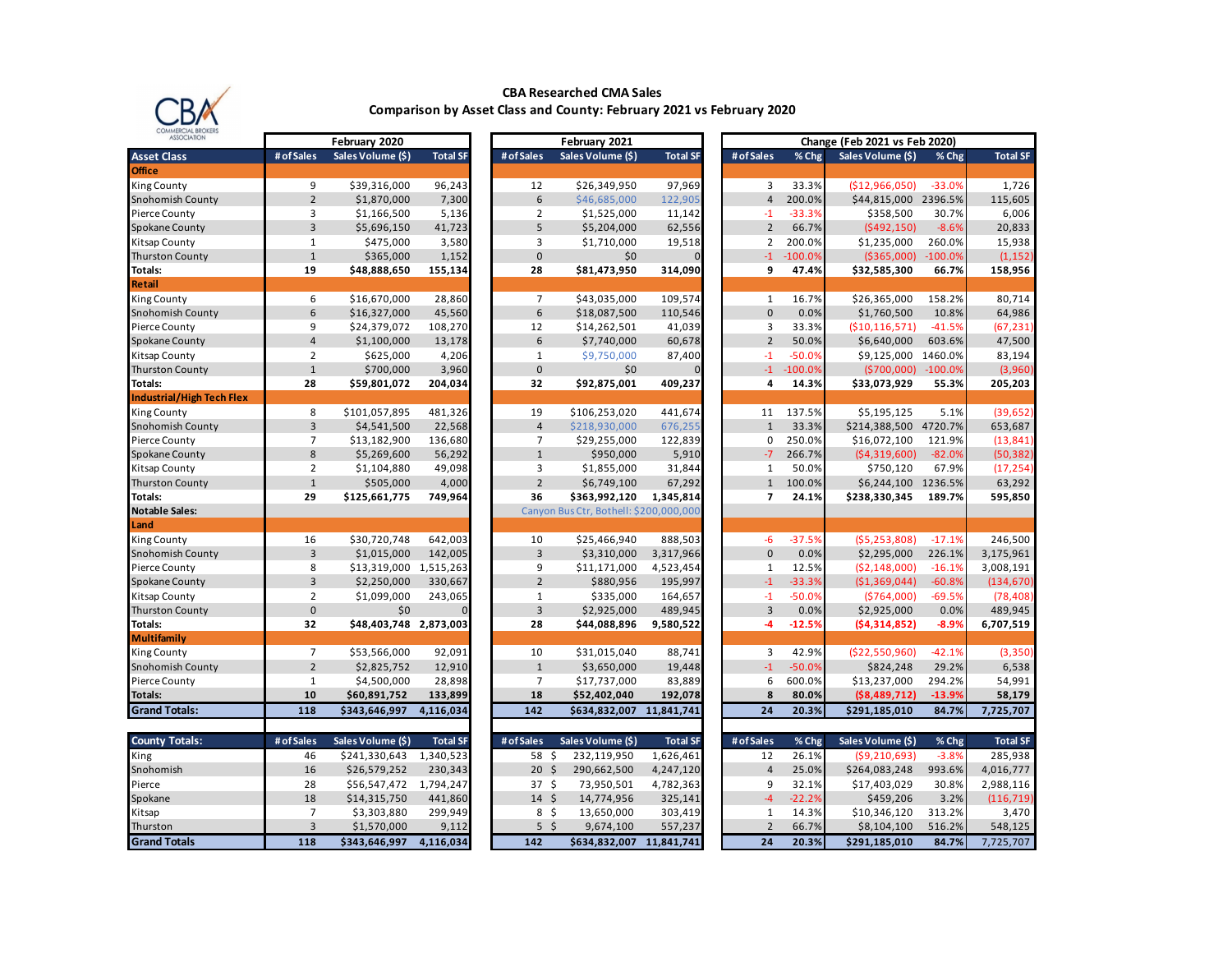

**Office**

**Notable Sales:** 

**Retail**

**Notable Sales:** 

**Land**<br>King County

**Multifamily**

### **CBA Researched CMA Sales Comparison by Asset Class and County: March 2021 vs March 2020**

| lommercial brokers              |                |                                    |                        |                |                     |                                                  |                |           |                                      |                  |                          |
|---------------------------------|----------------|------------------------------------|------------------------|----------------|---------------------|--------------------------------------------------|----------------|-----------|--------------------------------------|------------------|--------------------------|
| <b>ASSOCIATION</b>              |                | <b>March 2020</b>                  |                        |                | <b>March 2021</b>   |                                                  |                |           | <b>Change (Mar 2021 vs Mar 2020)</b> |                  |                          |
| <b>Asset Class</b>              | # of Sales     | Sales Volume (\$)                  | <b>Total SF</b>        | # of Sales     | Sales Volume (\$)   | <b>Total SF</b>                                  | # of Sales     | %Chg      | Sales Volume (\$)                    | %Chg             | <b>Total SF</b>          |
| <b>Office</b>                   |                |                                    |                        |                |                     |                                                  |                |           |                                      |                  |                          |
| King County                     | 15             | \$471,748,200                      | 698,395                | 25             | \$247,079,621       | 908,312                                          | 10             | 66.7%     | (5224, 668, 579)                     | $-47.6%$         | 209.917                  |
| Snohomish County                | 5              | \$3,141,000                        | 9,942                  | $\overline{4}$ | \$47,790,000        | 153,571                                          | $-1$           | $-20.0%$  | \$44,649,000 1421.5%                 |                  | 143,629                  |
| Pierce County                   | 6              | \$8,669,820                        | 38,427                 | 6              | \$14,305,750        | 89,801                                           | 0              | 0.0%      | \$5,635,930                          | 65.0%            | 51,374                   |
| Spokane County                  | $\overline{4}$ | \$3,344,739                        | 28,015                 | 8              | \$22,319,500        | 109,305                                          | $\overline{4}$ | 100.0%    | \$18,974,761                         | 567.3%           | 81,290                   |
| Kitsap County                   | $\Omega$       | \$0                                |                        | $\overline{2}$ | \$1,150,000         | 9,036                                            | 2              | 0.0%      | \$0                                  | 0.0%             | 9,036                    |
| <b>Thurston County</b>          | $\mathbf{1}$   | \$395,000                          | 1,324                  | 3              | \$2,592,100         | 21,683                                           | $\overline{2}$ | 200.0%    | \$2,197,100                          | 556.2%           | 20,359                   |
| Totals:                         | 31             | \$487,298,759                      | 776,103                | 48             | \$335,236,971       | 1,291,708                                        | 17             | 54.8%     | ( \$152,061,788 ]                    | $-31.2%$         | 515,605                  |
| <b>Notable Sales:</b>           |                | Tower 333, Bellevue: \$401,500,000 |                        |                |                     | Advanta Ofc Commons (Imp only), Bellevue: \$169m |                |           |                                      |                  |                          |
|                                 |                |                                    |                        |                |                     | Canyon Park Heights, Bothell: \$45,000,000       |                |           |                                      |                  |                          |
| Retail                          |                |                                    |                        |                |                     |                                                  |                |           |                                      |                  |                          |
| King County                     | 13             | \$31,345,000                       | 66,067                 | 17             | \$58,869,250        | 102,926                                          | $\overline{4}$ | 30.8%     | \$27,524,250                         | 87.8%            | 36,859                   |
| Snohomish County                | 6              | \$16,455,000                       | 64,895                 | 19             | \$25,395,123        | 148,351                                          | 13             | 216.7%    | \$8,940,123                          | 54.3%            | 83,456                   |
| Pierce County                   | 4              | \$10,368,800                       | 15,485                 | 10             | \$14,962,000        | 45,112                                           | 6              | 150.0%    | \$4,593,200                          | 44.3%            | 29,627                   |
| Spokane County                  | $\overline{7}$ | \$7,585,408                        | 77,268                 | 3              | \$2,465,000         | 16,398                                           | $-4$           | $-57.1%$  | (55, 120, 408)                       | $-67.5%$         | (60,870                  |
| Kitsap County                   | 2              | \$2,505,000                        | 2,980                  | $\mathbf 0$    | \$0                 |                                                  | $-2$           | $-100.0%$ | (52,505,000)                         | $-100.0%$        | (2,980)                  |
| <b>Thurston County</b>          | $\mathbf{1}$   | \$4,669,231                        | 15,698                 | $\overline{2}$ | \$1,027,000         | 3,472                                            | $\mathbf{1}$   | 100.0%    | (53, 642, 231)                       | $-78.0%$         | (12, 226)                |
| Totals:                         | 33             | \$72,928,439                       | 242,393                | 51             | \$102,718,373       | 316,259                                          | 18             | 54.5%     | \$29,789,934                         | 40.8%            | 73,866                   |
| Industrial/High Tech Flex       |                |                                    |                        |                |                     |                                                  |                |           |                                      |                  |                          |
| King County                     | 3              | \$4,035,000                        | 36,367                 | 16             | \$233,590,000       | 839,475                                          | 13             | 433.3%    | \$229,555,000 5689.1%                |                  | 803,108                  |
| Snohomish County                | $\mathbf{1}$   | \$7,000,000                        | 9,016                  | $\overline{4}$ | \$11,550,000        | 70,345                                           | $\overline{3}$ | 300.0%    | \$4,550,000                          | 65.0%            | 61,329                   |
| Pierce County                   | 6              | \$26,187,000                       | 144,328                | 5              | \$73,420,000        | 540,529                                          | $-1$           | $-16.7%$  | \$47,233,000                         | 180.4%           | 396,201                  |
| Spokane County                  | $\overline{4}$ | \$5,325,000                        | 86,567                 | 8              | \$16,757,050        | 418,680                                          | $\overline{4}$ | 100.0%    | \$11,432,050                         | 214.7%           | 332,113                  |
| Kitsap County                   | $\mathbf{1}$   | \$3,125,000                        | 30,896                 | $1\,$          | \$2,000,000         | 20,400                                           | $\mathbf 0$    | 0.0%      | ( \$1,125,000)                       | $-36.0%$         | (10, 496)                |
| <b>Thurston County</b>          | $\overline{3}$ | \$3,950,000                        | 26,260                 | $\overline{2}$ | \$4,275,000         | 69,012                                           | $-1$           | $-33.3%$  | \$325,000                            | 8.2%             | 42,752                   |
| Totals:                         | 18             | \$49,622,000                       | 333,434                | 36             | \$341,592,050       | 1,958,441                                        | 18             | 100.0%    | \$291,970,050                        | 588.4%           | 1,625,007                |
| <b>Notable Sales:</b>           |                |                                    |                        |                |                     | Willows Commerce Park II, Redmond: \$140,000,000 |                |           |                                      |                  |                          |
|                                 |                |                                    |                        |                |                     | Portside 55, Tacoma: \$61,320,000                |                |           |                                      |                  |                          |
| Land                            | 21             | \$92,270,600                       | 3,783,227              |                | \$90,684,885        |                                                  | $-7$           | $-33.3%$  |                                      |                  | (1,853,500)              |
| King County                     | 6              |                                    |                        | 14<br>6        |                     | 1,929,727                                        | $\mathbf{0}$   | 0.0%      | (\$1,585,715)                        | $-1.7%$<br>54.9% |                          |
| Snohomish County                | $\overline{2}$ | \$12,902,000                       | 1,370,962<br>85,796    | $\overline{7}$ | \$19,981,709        | 1,951,923                                        | 5              | 250.0%    | \$7,079,709<br>\$22,708,017 1818.1%  |                  | 580,961                  |
| Pierce County<br>Spokane County | $\overline{2}$ | \$1,249,000<br>\$2,505,031         | 4,374,966              | $\mathbf{0}$   | \$23,957,017<br>\$0 | 3,538,503                                        | $-2$           | $-100.0%$ | (52,505,031)                         | $-100.0\%$       | 3,452,707<br>(4,374,966) |
| Kitsap County                   | $\mathbf 0$    | \$0                                |                        | $\mathbf{1}$   | \$2,700,000         | 322,780                                          | $\mathbf{1}$   | 0.0%      | \$2,700,000                          | 0.0%             | 322,780                  |
| <b>Thurston County</b>          | $\mathbf{0}$   | \$0                                |                        | $\overline{2}$ | \$5,375,000         | 582,818                                          | $\overline{2}$ | 0.0%      | \$5,375,000                          | 0.0%             | 582,818                  |
| Totals:                         | 31             | \$108,926,631                      | 9,614,951              | 30             | \$142,698,611       | 8,325,751                                        | $-1$           | $-3.2%$   | \$33,771,980                         | 31.0%            | (1, 289, 200)            |
| Multifamily                     |                |                                    |                        |                |                     |                                                  |                |           |                                      |                  |                          |
| King County                     | 14             | \$71,742,000                       | 221,119                | 13             | \$75,386,354        | 153,942                                          | $-1$           | $-7.1%$   | \$3,644,354                          | 5.1%             | (67, 177)                |
| Snohomish County                | $\mathbf{1}$   | \$1,100,000                        | 5,166                  | $\overline{2}$ | \$4,687,000         | 20,884                                           | $\mathbf{1}$   | 100.0%    | \$3,587,000                          | 326.1%           | 15,718                   |
| Pierce County                   | 6              | \$17,195,000                       | 94,665                 | 6              | \$67,500,000        | 341,575                                          | 0              | 0.0%      | \$50,305,000                         | 292.6%           | 246,910                  |
| Totals:                         | 21             | \$90,037,000                       | 320,950                | 21             | \$147,573,354       | 516,401                                          | $\Omega$       | 0.0%      | Ŝ.<br>57,536,354                     | 63.9%            | - Ś<br>195,451           |
| <b>Grand Totals:</b>            | 134            | \$808,812,829                      | 11,287,831             | 186            | \$1,069,819,359     | 12,408,560                                       | 52             | 38.8%     | \$261,006,530                        | 32.3%            | 1,120,729                |
|                                 |                |                                    |                        |                |                     |                                                  |                |           |                                      |                  |                          |
| <b>County Totals:</b>           | # of Sales     | Sales Volume (\$)                  | <b>Total SF</b>        | # of Sales     | Sales Volume (\$)   | <b>Total SF</b>                                  | # of Sales     | % Chg     | Sales Volume (\$)                    | % Chg            | <b>Total SF</b>          |
|                                 | 66             | \$671,140,800                      |                        | 85             | \$705.610.110       | 3,934,382                                        | 19             | 28.8%     | \$34.469.310                         | 5.1%             | (870,793                 |
| King<br>Snohomish               | 19             | \$40,598,000                       | 4,805,175<br>1,459,981 | 35             | \$109,403,832       | 2,345,074                                        | 16             | 84.2%     | \$68,805,832                         | 169.5%           | 885,093                  |
| Pierce                          | 24             | \$63,669,620                       | 378,701                | 34             | \$194,144,767       | 4,555,520                                        | 10             | 41.7%     | \$130,475,147                        | 204.9%           | 4,176,819                |
| Spokane                         | 17             | \$18,760,178                       | 4,566,816              | 19             | \$41,541,550        | 544,383                                          | $\overline{2}$ | 11.8%     | \$22,781,372                         | 121.4%           | (4,022,433)              |
| Kitsap                          | 3              | \$5,630,000                        | 33,876                 | 4              | \$5,850,000         | 352,216                                          | 1              | 33.3%     | \$220,000                            | 3.9%             | 318,340                  |
| Thurston                        | 5              | \$9,014,231                        | 43,282                 | 9              | \$13,269,100        | 676,985                                          | $\overline{4}$ | 80.0%     | \$4,254,869                          | 47.2%            | 633,703                  |
| <b>Grand Totals</b>             | 134            | \$808,812,829                      | 11,287,831             | 186            | \$1,069,819,359     | 12,408,560                                       | 52             | 38.8%     | \$261,006,530                        | 32.3%            | 1,120,729                |
|                                 |                |                                    |                        |                |                     |                                                  |                |           |                                      |                  |                          |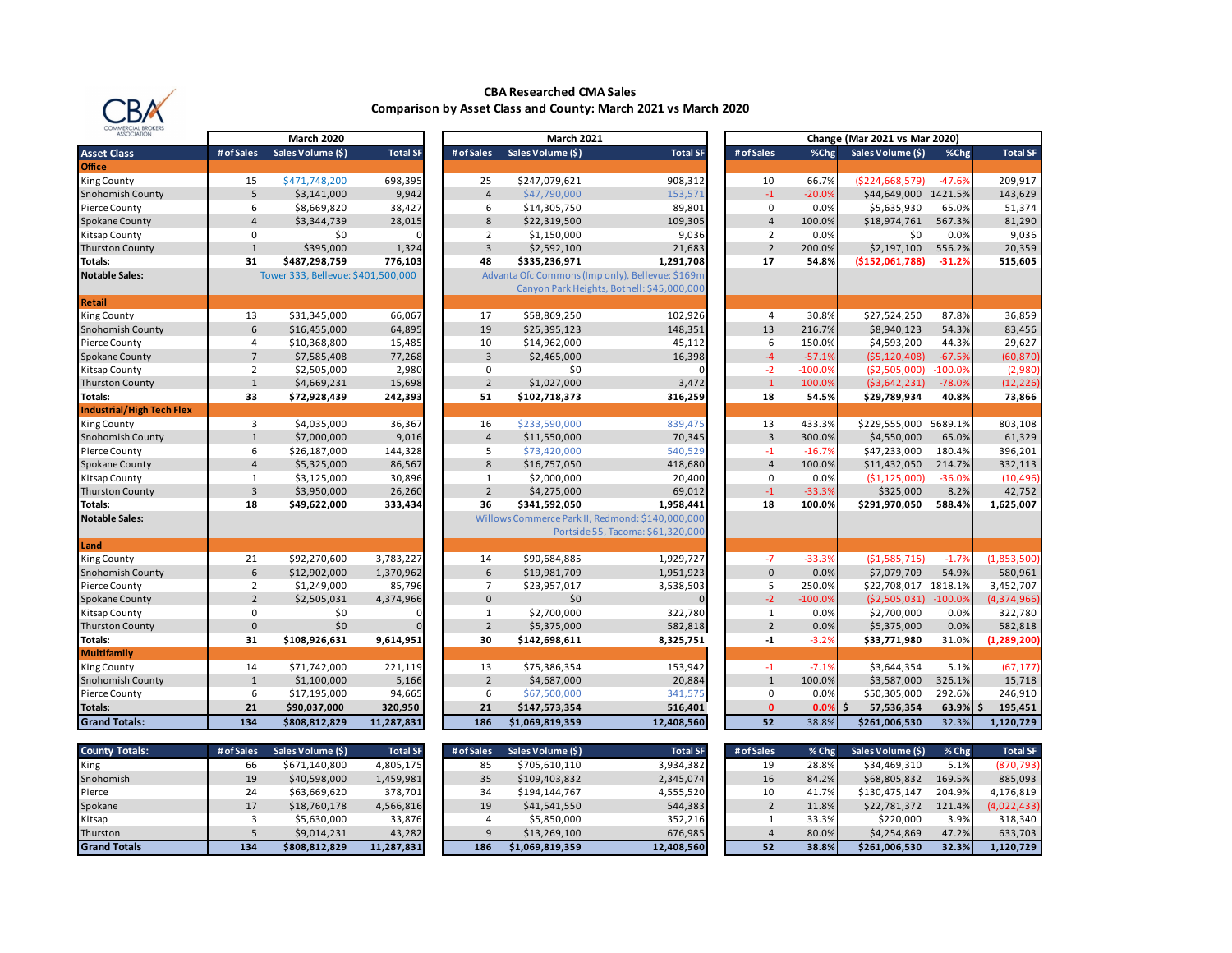

#### **CBA Researched CMA Sales Comparison by Asset Class and County: April 2021 vs April 2020**

| COMMERCIAL BROKERS<br>ASSOCIATION |                | April 2020                               |                 |                | Change (Apr 2021 vs Apr 2020)                 |                                     |                |          |                   |          |                 |
|-----------------------------------|----------------|------------------------------------------|-----------------|----------------|-----------------------------------------------|-------------------------------------|----------------|----------|-------------------|----------|-----------------|
| <b>Asset Class</b>                | # of Sales     | Sales Volume (\$)                        | <b>Total SF</b> | # of Sales     | April 2021<br>Sales Volume (\$)               | <b>Total SF</b>                     | # of Sales     | %Chg     | Sales Volume (\$) | %Chg     | <b>Total SF</b> |
| <b>Office</b>                     |                |                                          |                 |                |                                               |                                     |                |          |                   |          |                 |
| King County                       | 9              | \$87,395,000                             | 301,302         | 19             | \$689,745,324                                 | 887,200                             | 10             | 111.1%   | \$602,350,324     | 689.2%   | 585,898         |
| Snohomish County                  | $\mathbf{1}$   | \$810,000                                | 3,653           | $\overline{3}$ | \$4,135,000                                   | 14,321                              | $\overline{2}$ | 200.0%   | \$3,325,000       | 410.5%   | 10,668          |
| Pierce County                     | $\overline{2}$ | \$8,620,000                              | 45,800          | 14             | \$14,065,000                                  | 71,476                              | 12             | 600.0%   | \$5,445,000       | 63.2%    | 25,676          |
| Spokane County                    | $\overline{1}$ | \$1,900,000                              | 13,480          | 11             | \$13,339,500                                  | 137,773                             | 10             | 1000.0%  | \$11,439,500      | 602.1%   | 124,293         |
| Kitsap County                     | $\mathbf 0$    | \$0                                      |                 | $\overline{4}$ | \$3,495,000                                   | 34,016                              | $\overline{4}$ | 0.0%     | \$0               | 0.0%     | 34,016          |
| <b>Thurston County</b>            | $\overline{1}$ | \$780,000                                | 4,052           | $\overline{2}$ | \$907,700                                     | 4,857                               | $\mathbf{1}$   | 100.0%   | \$127,700         | 16.4%    | 805             |
| Totals:                           | 14             | \$99,505,000                             | 368,287         | 53             | \$725,687,524                                 | 1,149,643                           | 39             | 278.6%   | \$626,182,524     | 629.3%   | 781,356         |
| <b>Notable Sales:</b>             |                | Mercer Park, Mercer Island: \$46,450,000 |                 |                | Boren Office Lofts, Seattle: \$119,100,000    |                                     |                |          |                   |          |                 |
|                                   |                |                                          |                 |                | 300 Pine St-Ofc portion, Seattle: \$474.3m    |                                     |                |          |                   |          |                 |
| <b>Retail</b>                     |                |                                          |                 |                |                                               |                                     |                |          |                   |          |                 |
| King County                       | $\overline{7}$ | \$27,740,000                             | 88,613          | 16             | \$182,173,163                                 | 734,701                             | 9              | 128.6%   | \$154,433,163     | 556.7%   | 646,088         |
| Snohomish County                  | 5              | \$5,540,000                              | 25,568          | 8              | \$18,462,054                                  | 81,749                              | $\overline{3}$ | 60.0%    | \$12,922,054      | 233.3%   | 56,181          |
| Pierce County                     | $\overline{4}$ | \$4,219,250                              | 7,500           | 8              | \$51,252,589                                  | 521,06                              | $\overline{4}$ | 100.0%   | \$47,033,339      | 1114.7%  | 513,567         |
| Spokane County                    | $\mathbf{0}$   | \$0                                      |                 | 8              | \$21,811,471                                  | 116,83                              | 8              | 800.0%   | \$21,811,471      | N/A      | 116,834         |
| Kitsap County                     | 5              | \$3,474,000                              | 29,911          | 1              | \$9,400,000                                   | 154,604                             | $-4$           | $-80.0%$ | \$5,926,000       | 170.6%   | 124,693         |
| Thurston County                   | $\overline{3}$ | \$21,370,000                             | 77,630          | $\overline{7}$ | \$28,539,400                                  | 154,129                             | $\overline{4}$ | 133.3%   | \$7,169,400       | 33.5%    | 76,499          |
| Totals:                           | 24             | \$62,343,250                             | 229,222         | 48             | \$311,638,677                                 | 1,763,084                           | 24             | 100.0%   | \$249,295,427     | 399.9%   | 1,533,862       |
| <b>Notable Sales:</b>             |                |                                          |                 |                |                                               | 300 Pine St-Retail, Seattle: \$105m |                |          |                   |          |                 |
| <b>Industrial/High Tech Flex</b>  |                |                                          |                 |                |                                               |                                     |                |          |                   |          |                 |
| King County                       | 5              | \$17,772,383                             | 116,075         | 15             | \$215,176,585                                 | 900,848                             | 10             | 200.0%   | \$197,404,202     | 1110.7%  | 784,773         |
| Snohomish County                  | $\mathbf{1}$   | \$1,634,150                              | 5,421           | 5              | \$28,417,500                                  | 111,888                             | $\overline{4}$ | 400.0%   | \$26,783,350      | 1639.0%  | 106,467         |
| Pierce County                     | $\mathbf{1}$   | \$1,700,000                              | 13,762          | 3              | \$7,650,000                                   | 39,434                              | $\overline{2}$ | 200.0%   | \$5,950,000       | 350.0%   | 25,672          |
| Spokane County                    | $\overline{2}$ | \$725,000                                | 8,956           | $\overline{4}$ | \$4,458,051                                   | 66,458                              | $\overline{2}$ | 100.0%   | \$3,733,051       | 514.9%   | 57,502          |
| Kitsap County                     | 0              | \$0                                      |                 | 0              | \$0                                           |                                     | 0              | 0.0%     | \$0               | 0.0%     |                 |
| Thurston County                   | $\pmb{0}$      | \$0                                      |                 | $\overline{2}$ | \$1,375,000                                   | 18,562                              | $\overline{2}$ | 200.0%   | \$1,375,000       | N/A      | 18,562          |
| Totals:                           | 9              | \$21,831,533                             | 144,214         | 29             | \$257,077,136                                 | 1,137,190                           | 20             | 222.2%   | \$235,245,603     | 1077.5%  | 992,976         |
| <b>Notable Sales:</b>             |                |                                          |                 |                | SODO Urban Works, Seattle: \$53,453,000       |                                     |                |          |                   |          |                 |
|                                   |                |                                          |                 |                | Monster Road Bldg, Renton: \$47,500,000       |                                     |                |          |                   |          |                 |
| Land                              |                |                                          |                 |                |                                               |                                     |                |          |                   |          |                 |
| King County                       | 11             | \$94,180,000                             | 3,140,403       | 20             | \$295,466,500                                 | 2,599,755                           | 9              | 81.8%    | \$201,286,500     | 213.7%   | (540, 648)      |
| Snohomish County                  | $\overline{4}$ | \$5,750,000                              | 517,057         | 6              | \$37,945,312                                  | 3,455,002                           | $\overline{2}$ | 50.0%    | \$32,195,312      | 559.9%   | 2,937,945       |
| Pierce County                     | $\overline{2}$ | \$1,705,000                              | 804,989         | 9              | \$22,450,000                                  | 2,090,228                           | $\overline{7}$ | 350.0%   | \$20,745,000      | 1216.7%  | 1,285,239       |
| Spokane County                    | $\overline{2}$ | \$667,625                                | 338,817         | $\overline{4}$ | \$4,492,500                                   | 402,567                             | $\overline{2}$ | 100.0%   | \$3,824,875       | 572.9%   | 63,750          |
| Kitsap County                     | $\mathbf{1}$   | \$350,000                                | 19,602          | $\mathbf{1}$   | \$285,000                                     | 424,274                             | $\mathbf 0$    | 0.0%     | (\$65,000)        | $-18.6%$ | 404,672         |
| <b>Thurston County</b>            | $\mathbf{0}$   | \$0                                      |                 | $\overline{2}$ | \$2,825,000                                   | 229,289                             | $\overline{2}$ | 0.0%     | \$2,825,000       | 0.0%     | 229,289         |
| Totals:                           | 20             | \$102,652,625                            | 4,820,868       | 42             | \$363,464,312                                 | 9,201,115                           | 22             | 110.0%   | \$260,811,687     | 254.1%   | 4,380,247       |
| <b>Notable Sales:</b>             |                |                                          |                 |                | Sheraton -Redev Site, Bellevue: \$152,500,000 |                                     |                |          |                   |          |                 |
| <b>Multifamily</b>                |                |                                          |                 |                |                                               |                                     |                |          |                   |          |                 |
| King County                       | 10             | \$48,162,500                             | 124,961         | 12             | \$138,360,700                                 | 316,282                             | $\overline{2}$ | 20.0%    | \$90,198,200      | 187.3%   | 191,321         |
| Snohomish County                  | $\mathbf{1}$   | \$3,675,000                              | 16,42           | $\overline{4}$ | \$7,342,035                                   | 27,180                              | $\overline{3}$ | 300.0%   | \$3,667,035       | 99.8%    | 10,755          |
| Pierce County                     | $\overline{2}$ | \$3,075,000                              | 11,852          | 3              | \$14,700,000                                  | 63,671                              | 1              | 50.0%    | \$11,625,000      | 378.0%   | 51,819          |
| Totals:                           | 13             | \$54,912,500                             | 153,238         | 19             | \$160,402,735                                 | 407,133                             | 6              | 46.2%    | \$<br>105,490,235 | 192.1%   | \$253,895       |
| <b>Notable Sales:</b>             |                |                                          |                 |                | Aura Totem Lake, Kirkland: \$88,300,000       |                                     |                |          |                   |          |                 |
| <b>Grand Totals:</b>              | 80             | \$341,244,908                            | 5,715,829       | 191            | \$1,818,270,384                               | 13,658,165                          | 111            | 138.8%   | \$1,477,025,476   | 432.8%   | 7,942,336       |
|                                   |                |                                          |                 |                |                                               |                                     |                |          |                   |          |                 |
| <b>County Totals:</b>             | # of Sales     | Sales Volume (\$)                        | <b>Total SF</b> | # of Sales     | Sales Volume (\$)                             | <b>Total SF</b>                     | # of Sales     | % Chg    | Sales Volume (\$) | % Chg    | <b>Total SF</b> |
| King                              | 42             | \$275,249,883                            | 3,771,354       | 82             | \$1,520,922,272                               | 5,438,786                           | 40             | 95.2%    | \$1,245,672,389   | 452.6%   | 1,667,432       |
| Snohomish                         | 12             | \$17,409,150                             | 568,124         | 26             | \$96,301,901                                  | 3,690,140                           | 14             | 116.7%   | \$78,892,751      | 453.2%   | 3,122,016       |
| Pierce                            | 11             | \$19,319,250                             | 883,903         | 37             | \$110,117,589                                 | 2,785,876                           | 26             | 236.4%   | \$90,798,339      | 470.0%   | 1,901,973       |
| Spokane                           | 5              | \$3,292,625                              | 361,253         | 27             | \$44,101,522                                  | 723,632                             | 22             | 440.0%   | \$40,808,897      | 1239.4%  | 362,379         |
| Kitsap                            | 6              | \$3,824,000                              | 49,513          | 6              | \$13,180,000                                  | 612,894                             | $\mathbf 0$    | 0.0%     | \$9,356,000       | 244.7%   | 563,381         |
| Thurston                          | $\overline{4}$ | \$22,150,000                             | 81,682          | 13             | \$33,647,100                                  | 406,837                             | $\overline{9}$ | 225.0%   | \$11,497,100      | 51.9%    | 325,155         |
| <b>Grand Totals</b>               | 80             | \$341,244,908                            |                 |                |                                               |                                     |                |          |                   |          |                 |
|                                   |                |                                          | 5,715,829       | 191            | \$1,818,270,384                               | 13,658,165                          | 111            | 138.8%   | \$1,477,025,476   | 432.8%   | 7,942,336       |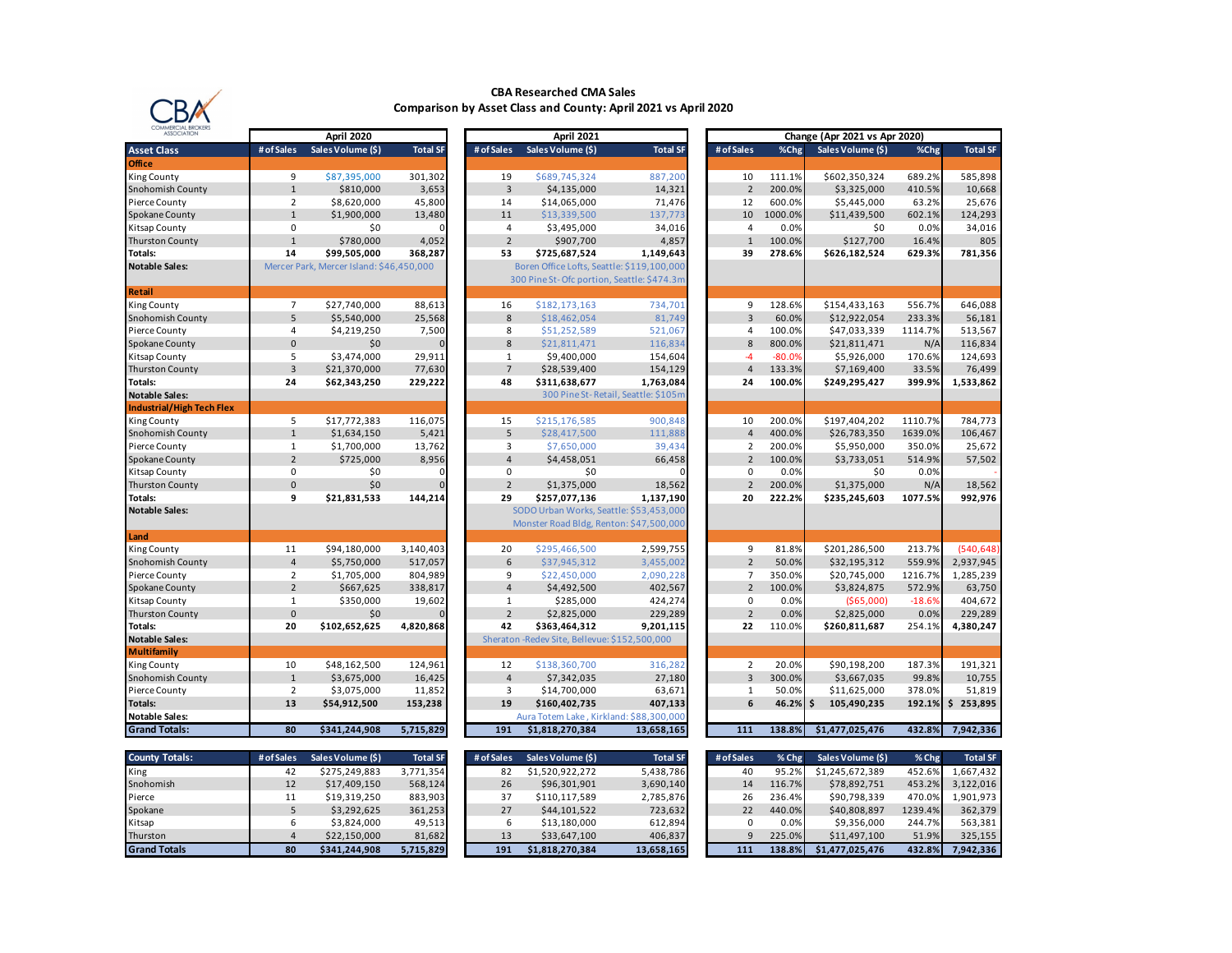

## **CBA Researched CMA Sales Comparison by Asset Class and County: May 2021 vs May 2020**

| COMMERCIAL BROKERS<br><b>ASSOCIATION</b> | May 2020       |                                                    |                 | May 2021       |                   |                 | Change (May 2021 vs May 2020) |           |                       |           |                 |
|------------------------------------------|----------------|----------------------------------------------------|-----------------|----------------|-------------------|-----------------|-------------------------------|-----------|-----------------------|-----------|-----------------|
| <b>Asset Class</b>                       | # of Sales     | Sales Volume (\$)                                  | <b>Total SF</b> | # of Sales     | Sales Volume (\$) | <b>Total SF</b> | # of Sales                    | %Chg      | Sales Volume (\$)     | %Chg      | <b>Total SF</b> |
| <b>Office</b>                            |                |                                                    |                 |                |                   |                 |                               |           |                       |           |                 |
| <b>King County</b>                       | 4              | \$6,123,661                                        | 19,395          | 11             | \$40,315,000      | 96,544          | $\overline{7}$                | 175.0%    | \$34,191,339          | 558.3%    | 77,149          |
| Snohomish County                         | $\overline{2}$ | \$3,061,550                                        | 15,458          | $\overline{9}$ | \$8,939,000       | 37,795          | $\overline{7}$                | 350.0%    | \$5,877,450           | 192.0%    | 22,337          |
| Pierce County                            | 4              | \$10,212,500                                       | 61,149          | 9              | \$19,745,000      | 92,285          | 5                             | 125.0%    | \$9,532,500           | 93.3%     | 31,136          |
| Spokane County                           | $\mathbf{1}$   | \$512,000                                          | 4,185           | 10             | \$15,769,000      | 123,964         | 9                             | 900.0%    | \$15,257,000          | 2979.9%   | 119,779         |
| Kitsap County                            | 3              | \$4,814,500                                        | 25,091          | $\mathbf{1}$   | \$485,000         | 3,009           | $-2$                          | 0.0%      | \$0                   | 0.0%      | (22, 082)       |
| <b>Thurston County</b>                   | $\mathbf{0}$   | \$0                                                | $\Omega$        | $\overline{2}$ | \$1,662,500       | 11,424          | $\overline{2}$                | 200.0%    | \$1,662,500           | N/A       | 11,424          |
| Totals:                                  | 14             | \$24,724,211                                       | 125,278         | 42             | \$86,915,500      | 365,021         | 28                            | 200.0%    | \$62,191,289          | 251.5%    | 239,743         |
| Retail                                   |                |                                                    |                 |                |                   |                 |                               |           |                       |           |                 |
| King County                              | 8              | \$14,393,500                                       | 178,806         | 12             | \$20,879,050      | 54,053          | 4                             | 50.0%     | \$6,485,550           | 45.1%     | (124, 753)      |
| Snohomish County                         | $\sqrt{4}$     | \$28,921,900                                       | 173,203         | 11             | \$76,833,155      | 451,894         | $\overline{7}$                | 175.0%    | \$47,911,255          | 165.7%    | 278,691         |
| Pierce County                            | 1              | \$610,000                                          | 5,000           | 13             | \$20,101,495      | 74,898          | 12                            | 1200.0%   | \$19,491,495          | 3195.3%   | 69,898          |
| Spokane County                           | $\mathbf{1}$   | \$800,000                                          | 8,151           | $\overline{2}$ | \$1,275,000       | 9,050           | $\mathbf{1}$                  | 100.0%    | \$475,000             | 59.4%     | 899             |
| Kitsap County                            | 0              | \$0                                                | $\Omega$        | $\overline{2}$ | \$4,112,871       | 9,016           | $\overline{2}$                | 200.0%    | \$4,112,871           | N/A       | 9,016           |
| <b>Thurston County</b>                   | $\mathbf{0}$   | \$0                                                | $\Omega$        | $\overline{2}$ | \$2,100,000       | 6,698           | $\overline{2}$                | 200.0%    | \$2,100,000           | N/A       | 6,698           |
| Totals:                                  | 14             | \$44,725,400                                       | 365,160         | 42             | \$125,301,571     | 605,609         | 28                            | 200.0%    | \$80,576,171          | 180.2%    | 240,449         |
| <b>Notable Sales:</b>                    |                | Everett 4 Corners Plaza, Everett: \$18,000,000     |                 |                |                   |                 |                               |           |                       |           |                 |
| Industrial/High Tech Flex                |                |                                                    |                 |                |                   |                 |                               |           |                       |           |                 |
| <b>King County</b>                       | 5              | \$21,976,300                                       | 143,256         | 19             | \$174,467,000     | 654,260         | 14                            | 280.0%    | \$152,490,700         | 693.9%    | 511,004         |
| Snohomish County                         | $\mathbf{1}$   | \$1,100,000                                        | 16,988          | $\overline{4}$ | \$8,865,000       | 48,817          | $\overline{3}$                | 300.0%    | \$7,765,000           | 705.9%    | 31,829          |
| Pierce County                            | 3              | \$56,047,000                                       | 598,324         | 9              | \$16,295,000      | 172,098         | 6                             | 200.0%    | ( \$39,752,000]       | $-70.9%$  | (426, 226)      |
| Spokane County                           | $\pmb{0}$      | \$0                                                |                 | 6              | \$6,068,900       | 51,687          | 6                             | 600.0%    | \$6,068,900           | N/A       | 51,687          |
| Kitsap County                            | $\overline{2}$ | \$1,655,200                                        | 17,312          | 0              | \$0               |                 | $-2$                          | $-100.0%$ | (\$1,655,200)         | $-100.0%$ | (17, 312)       |
| <b>Thurston County</b>                   | $\mathbf{1}$   | \$980,000                                          | 2,072           | $\overline{4}$ | \$4,575,000       | 43,826          | 3                             | 300.0%    | \$3,595,000           | 366.8%    | 41,754          |
| Totals:                                  | 12             | \$81,758,500                                       | 777,952         | 42             | \$210,270,900     | 970,688         | 30                            | 250.0%    | \$128,512,400         | 157.2%    | 192,736         |
| <b>Notable Sales:</b>                    |                | Tacoma Distribution Center, Tacoma: \$42,250,000   |                 |                |                   |                 |                               |           |                       |           |                 |
| Land                                     |                |                                                    |                 |                |                   |                 |                               |           |                       |           |                 |
| King County                              | 10             | \$24,279,000                                       | 197,109         | 12             | \$47,157,885      | 4,034,487       | $\overline{2}$                | 20.0%     | \$22,878,885          | 94.2%     | 3,837,378       |
| Snohomish County                         | $\overline{4}$ | \$15,978,000                                       | 4,847,354       | $\overline{3}$ | \$4,720,831       | 796,713         | $-1$                          | $-25.0%$  | ( \$11, 257, 169)     | $-70.5%$  | (4,050,641)     |
| Pierce County                            | $\overline{2}$ | \$1,548,500                                        | 413,691         | 11             | \$36,833,000      | 2,559,180       | 9                             | 450.0%    | \$35,284,500          | 2278.6%   | 2,145,489       |
| Spokane County                           | $\mathbf{0}$   | \$0                                                | $\Omega$        | 6              | \$6,904,820       | 3,099,087       | 6                             | 600.0%    | \$6,904,820           | N/A       | 3,099,087       |
| Kitsap County                            | 0              | \$0                                                | $\Omega$        | $\overline{2}$ | \$1,975,000       | 1,183,960       | $\overline{2}$                | 0.0%      | \$1,975,000           | 0.0%      | 1,183,960       |
| Thurston County                          | $\Omega$       | \$0                                                |                 | $\overline{4}$ | \$5,342,744       | 5,753,841       | $\overline{4}$                | 0.0%      | \$5,342,744           | 0.0%      | 5,753,841       |
| Totals:                                  | 16             | \$41,805,500                                       | 5,458,154       | 38             | \$102,934,280     | 17,427,268      | 22                            | 137.5%    | \$61,128,780          | 146.2%    | 11,969,114      |
| Multifamily                              |                |                                                    |                 |                |                   |                 |                               |           |                       |           |                 |
| <b>King County</b>                       | 10             | \$169,945,263                                      | 328,281         | 15             | \$106,871,000     | 332,756         | 5                             | 50.0%     | (563,074,263)         | $-37.1%$  | 4,475           |
| Snohomish County                         | $\mathbf{0}$   | \$0                                                | $\Omega$        | $7^{\circ}$    | \$26,085,000      | 120,970         | $\overline{7}$                | 700.0%    | \$26,085,000          | N/A       | 120,970         |
| Pierce County                            | 1              | \$1,300,000                                        | 6,790           | 5              | \$18,185,000      | 98,784          | 4                             | 400.0%    | \$16,885,000          | 1298.8%   | 91,994          |
| Totals:                                  | 11             | \$171,245,263                                      | 335,071         | 27             | \$151,141,000     | 552,510         | 16                            | 145.5%    | -\$<br>(20, 104, 263) | $-11.7%$  | \$<br>217,439   |
| <b>Notable Sales:</b>                    |                | Waterscape Juanita Village, Kirkland: \$92,734,500 |                 |                |                   |                 |                               |           |                       |           |                 |
| <b>Grand Totals:</b>                     | 67             | \$364,258,874                                      | 7,061,615       | 191            | \$676,563,251     | 19,921,096      | 124                           | 185.1%    | \$312,304,377         | 85.7%     | 12,859,481      |
|                                          |                |                                                    |                 |                |                   |                 |                               |           |                       |           |                 |
| <b>County Totals:</b>                    | # of Sales     | Sales Volume (\$)                                  | <b>Total SF</b> | # of Sales     | Sales Volume (\$) | <b>Total SF</b> | # of Sales                    | % Chg     | Sales Volume (\$)     | % Chg     | <b>Total SF</b> |
| King                                     | 37             | \$236,717,724                                      | 866,847         | 69             | \$389,689,935     | 5,172,100       | 32                            | 86.5%     | \$152,972,211         | 64.6%     | 4,305,253       |
| Snohomish                                | 11             | \$49,061,450                                       | 5,053,003       | 34             | \$125,442,986     | 1,456,189       | 23                            | 209.1%    | \$76,381,536          | 155.7%    | (3,596,814)     |
| Pierce                                   | 11             | \$69,718,000                                       | 1,084,954       | 47             | \$111,159,495     | 2,997,245       | 36                            | 327.3%    | \$41,441,495          | 59.4%     | 1,912,291       |
| Spokane                                  | $\overline{2}$ | \$1,312,000                                        | 12,336          | 24             | \$30,017,720      | 3,283,788       | 22                            | 1100.0%   | \$28,705,720          | 2187.9%   | 3,271,452       |
| Kitsap                                   | 5              | \$6,469,700                                        | 42,403          | 5              | \$6,572,871       | 1,195,985       | $\Omega$                      | 0.0%      | \$103,171             | 1.6%      | 1,153,582       |

Thurston 1 \$980,000 2,072 12 \$13,680,244 5,815,789 11 1100.0% \$12,700,244 1295.9% 5,813,717 **Grand Totals 67 \$364,258,874 7,061,615 191 \$676,563,251 19,921,096 124 185.1% \$312,304,377 85.7% 12,859,481**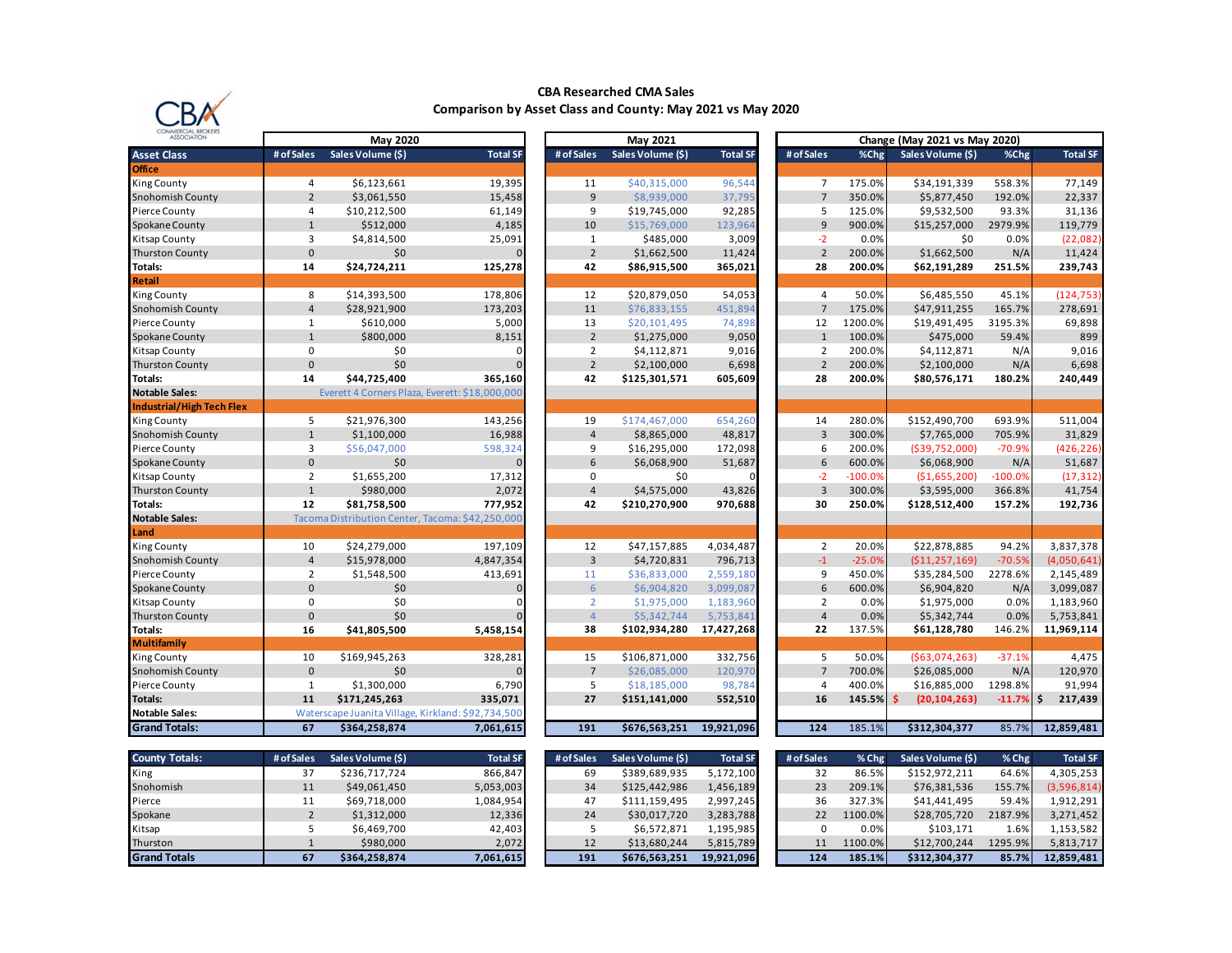

## **CBA Researched CMA Sales Comparison by Asset Class and County: June 2021 vs June 2020**

| <b>ASSOCIATION</b>               | <b>June 2020</b><br><b>June 2021</b> |                                       |                 | Change (June 2021 vs June 2020) |                |                                             |                             |  |                  |            |                   |              |                 |
|----------------------------------|--------------------------------------|---------------------------------------|-----------------|---------------------------------|----------------|---------------------------------------------|-----------------------------|--|------------------|------------|-------------------|--------------|-----------------|
| <b>Asset Class</b>               | # of Sales                           | Sales Volume (\$)                     | <b>Total SF</b> | # of Sales                      |                | Sales Volume (\$)                           | <b>Total SF</b>             |  | # of Sales       | %Chg       | Sales Volume (\$) | %Chg         | <b>Total SF</b> |
| <b>Office</b>                    |                                      |                                       |                 |                                 |                |                                             |                             |  |                  |            |                   |              |                 |
| <b>King County</b>               | 8                                    | \$27,197,000                          | 102,272         |                                 | 18             | \$106,282,452                               | 272,215                     |  |                  | 10 125.0%  | \$79,085,452      | 290.8%       | 169,943         |
| Snohomish County                 | $1\,$                                | \$20,800,000                          | 53,905          |                                 | 11             | \$11,944,512                                | 71,236                      |  |                  | 10 1000.0% | ( \$8,855,488)    | $-42.6%$     | 17,331          |
| Pierce County                    | 5                                    | \$7,542,200                           | 49,918          |                                 | 11             | \$13,925,450                                | 87,725                      |  | 6                | 120.0%     | \$6,383,250       | 84.6%        | 37,807          |
| Spokane County                   | 0                                    | \$0                                   | $\Omega$        |                                 | 13             | \$22,550,000                                | 172,276                     |  |                  | 13 1300.0% | \$22,550,000      | N/A          | 172,276         |
| Kitsap County                    | 0                                    | \$0                                   |                 |                                 | 3              | \$2,894,000                                 | 13,239                      |  | 3                | 300.0%     | \$2,894,000       | N/A          | 13,239          |
| <b>Thurston County</b>           | $\mathbf{1}$                         | \$397,000                             | 5,816           |                                 | 5              | \$4,114,000                                 | 28,083                      |  | $\overline{4}$   | 400.0%     | \$3,717,000       | 936.3%       | 22,267          |
| Totals:                          | 15                                   | \$55,936,200                          | 211,911         |                                 | 61             | 161710414                                   | 644774                      |  | 46               | 306.7%     | \$105,774,214     | 189.1%       | 432,863         |
| <b>Retail</b>                    |                                      |                                       |                 |                                 |                |                                             |                             |  |                  |            |                   |              |                 |
| King County                      | $\overline{7}$                       | \$8,512,800                           | 53,689          |                                 | 16             | \$148,168,175                               | 307,970                     |  | 9                | 128.6%     | \$139,655,375     | 1640.5%      | 254,281         |
| Snohomish County                 | $\overline{4}$                       | \$3,079,000                           | 10,236          |                                 | 12             | \$18,982,638                                | 65,413                      |  | 8                | 200.0%     | \$15,903,638      | 516.5%       | 55,177          |
| Pierce County                    | 4                                    | \$3,226,500                           | 19,572          |                                 | 13             | \$20,705,950                                | 100,402                     |  | 9                | 225.0%     | \$17,479,450      | 541.7%       | 80,830          |
| Spokane County                   | $\mathbf{1}$                         | \$255,000                             | 4,200           |                                 | 12             | \$14,320,918                                | 80,287                      |  |                  | 11 1100.0% | \$14,065,918      | 5516.0%      | 76,087          |
| Kitsap County                    | $\mathsf 0$                          | \$0                                   |                 |                                 | $\overline{4}$ | \$4,135,000                                 | 28,709                      |  | $\overline{4}$   | 400.0%     | \$4,135,000       | N/A          | 28,709          |
| <b>Thurston County</b>           | $\mathbf 1$                          | \$2,000,000                           | 16,080          |                                 | $\mathbf{1}$   | \$320,000                                   | 1,332                       |  | $\Omega$         | 0.0%       | (\$1,680,000]     | $-84.0%$     | (14, 748)       |
| Totals:                          | 17                                   | \$17,073,300                          | 103,777         |                                 | 58             | \$206,632,681                               | 584,113                     |  | 41               | 241.2%     | \$189,559,381     | 1110.3%      | 480,336         |
| <b>Notable Sales:</b>            |                                      |                                       |                 |                                 |                | Sunset Vil/Michaels Toyota, Bellevue: \$78m |                             |  |                  |            |                   |              |                 |
| <b>Industrial/High Tech Flex</b> |                                      |                                       |                 |                                 |                |                                             |                             |  |                  |            |                   |              |                 |
| <b>King County</b>               | $\overline{7}$                       | \$32,250,000                          | 133,887         |                                 | 16             | \$176,380,015                               | 448,829                     |  |                  | 9 128.6%   | \$144,130,015     | 446.9%       | 314,942         |
| Snohomish County                 | $\overline{2}$                       | \$7,690,000                           | 50,334          |                                 | $\overline{9}$ | \$63,470,000                                | 623,744                     |  | $\overline{7}$   | 350.0%     | \$55,780,000      | 725.4%       | 573,410         |
| Pierce County                    | 6                                    | \$50,086,056                          | 284,829         |                                 | 9              | \$13,948,300                                | 79,392                      |  | 3                | 50.0%      | ( \$36, 137, 756) | $-72.2%$     | (205, 437)      |
| Spokane County                   | $\overline{2}$                       | \$2,849,500                           | 28,468          |                                 | 5              | \$9,348,750                                 | 189,768                     |  | $\overline{3}$   | 150.0%     | \$6,499,250       | 228.1%       | 161,300         |
| Kitsap County                    | $\mathbf 0$                          | \$0                                   | O               |                                 | 1              | \$1,191,000                                 | 17,826                      |  | $\mathbf{1}$     | 100.0%     | \$1,191,000       | N/A          | 17,826          |
| <b>Thurston County</b>           | $\Omega$                             | \$0                                   |                 |                                 | $\overline{3}$ | \$8,524,300                                 | 78,504                      |  | 3                | 300.0%     | \$8,524,300       | N/A          | 78,504          |
| Totals:                          | 17                                   | \$92,875,556                          | 497,518         |                                 | 43             | \$272,862,365                               | 1,438,063                   |  | 26               | 152.9%     | \$179,986,809     | 193.8%       | 940,545         |
| <b>Notable Sales:</b>            |                                      | 1640 E Marc Ave, Tacoma: \$33,500,000 |                 |                                 |                |                                             | GIX, Bellevue: \$85,000,000 |  |                  |            |                   |              |                 |
| Land                             |                                      |                                       |                 |                                 |                |                                             |                             |  |                  |            |                   |              |                 |
| King County                      | 21                                   | \$89,432,809                          | 4,884,676       |                                 | 17             | \$77,280,000                                | 2,301,420                   |  | $-4$             | $-19.0%$   | (\$12,152,809)    | $-13.6%$     | (2,583,256)     |
| Snohomish County                 | $\overline{2}$                       | \$912,000                             | 117,098         |                                 | $\overline{4}$ | \$10,231,072                                | 480,335                     |  | $2^{\circ}$      | 100.0%     | \$9,319,072       | 1021.8%      | 363,237         |
| Pierce County                    | 4                                    | \$1,396,000                           | 115,083         |                                 | 10             | \$13,898,691                                | 8,548,035                   |  | 6                | 150.0%     | \$12,502,691      | 895.6%       | 8,432,952       |
| Spokane County                   | $\mathbf{1}$                         | \$350,000                             | 115,079         |                                 | 5              | \$1,340,000                                 | 641,586                     |  | $\overline{4}$   | 400.0%     | \$990,000         | 282.9%       | 526,507         |
| Kitsap County                    | 0                                    | \$0                                   |                 |                                 | 0              | \$0                                         |                             |  | $\mathbf 0$      | 0.0%       | \$0               | 0.0%         |                 |
| <b>Thurston County</b>           | $\overline{2}$                       | \$4,896,143                           | 1,180,635       |                                 | $\overline{4}$ | \$4,648,123                                 | 3,781,582                   |  | $\overline{2}$   | 0.0%       | ( \$248, 020]     | $-5.1%$      | 2,600,947       |
| Totals:                          | 30                                   | \$96,986,952                          | 6,412,571       |                                 | 40             | \$107,397,886                               | 15,752,958                  |  | 10               | 33.3%      | \$10,410,934      | 10.7%        | 9,340,387       |
| <b>Multifamily</b>               |                                      |                                       |                 |                                 |                |                                             |                             |  |                  |            |                   |              |                 |
| King County                      | 4                                    | \$14,862,000                          | 54,386          |                                 | 17             | \$166,136,000                               | 396,955                     |  | 13               | 325.0%     | \$151,274,000     | 1017.9%      | 342,569         |
| Snohomish County                 | $\overline{2}$                       | \$3,900,000                           | 18,360          |                                 | $\mathbf{1}$   | \$19,100,000                                | 86,513                      |  | $-1$             | $-50.0%$   | \$15,200,000      | 389.7%       | 68,153          |
| Pierce County                    | 3                                    | \$11,755,500                          | 69,038          |                                 | 5              | \$25,830,000                                | 168,559                     |  | $\overline{2}$   | 66.7%      | \$14,074,500      | 119.7%       | 99,521          |
| Totals:                          | 9                                    | \$30,517,500                          | 141,784         |                                 | 23             | \$211,066,000                               | 652,027                     |  | 14               | 155.6%     | \$<br>180,548,500 | $591.6\%$ \$ | 510,243         |
| <b>Notable Sales:</b>            |                                      |                                       |                 |                                 |                | Avalon Redmond Place, Redmond: \$97.7m      |                             |  |                  |            |                   |              |                 |
| <b>Grand Totals:</b>             | 88                                   | \$293,389,508                         | 7,367,561       |                                 | 225            | \$959,669,346                               | 19,071,935                  |  | $\overline{137}$ | 155.7%     | \$666,279,838     | 227.1%       | 11,704,374      |
|                                  |                                      |                                       |                 |                                 |                |                                             |                             |  |                  |            |                   |              |                 |
| <b>County Totals:</b>            | # of Sales                           | Sales Volume (\$)                     | <b>Total SF</b> | # of Sales                      |                | Sales Volume (\$)                           | <b>Total SF</b>             |  | # of Sales       | % Chg      | Sales Volume (\$) | % Chg        | <b>Total SF</b> |
| King                             | 47                                   | \$172,254,609                         | 5,228,910       |                                 | 84             | \$674,246,642                               | 3,727,389                   |  | 37               | 78.7%      | \$501,992,033     | 291.4%       | (1,501,521)     |
| Snohomish                        | 11                                   | \$36,381,000                          | 249,933         |                                 | 37             | \$123,728,222                               | 1,327,241                   |  | 26               | 236.4%     | \$87,347,222      | 240.1%       | 1,077,308       |
| Pierce                           | 22                                   | \$74,006,256                          | 538,440         |                                 | 48             | \$88,308,391                                | 8,984,113                   |  | 26               | 118.2%     | \$14,302,135      | 19.3%        | 8,445,673       |
| Spokane                          | $\overline{4}$                       | \$3,454,500                           | 147,747         |                                 | 35             | \$47,559,668                                | 1,083,917                   |  | 31               | 775.0%     | \$44,105,168      | 1276.7%      | 936,170         |
| Kitsap                           | $\mathbf 0$                          | \$0                                   |                 |                                 | 8              | \$8,220,000                                 | 59,774                      |  | 8                | 800.0%     | \$8,220,000       | N/A          | 59,774          |
| Thurston                         | $\overline{4}$                       | \$7,293,143                           | 1,202,531       |                                 | 13             | \$17,606,423                                | 3,889,501                   |  | 9                | 225.0%     | \$10,313,280      | 141.4%       | 2,686,970       |
| <b>Grand Totals</b>              | 88                                   | \$293,389,508                         | 7,367,561       |                                 | 225            | \$959,669,346                               | 19,071,935                  |  | 137              | 155.7%     | \$666,279,838     | 227.1%       | 11,704,374      |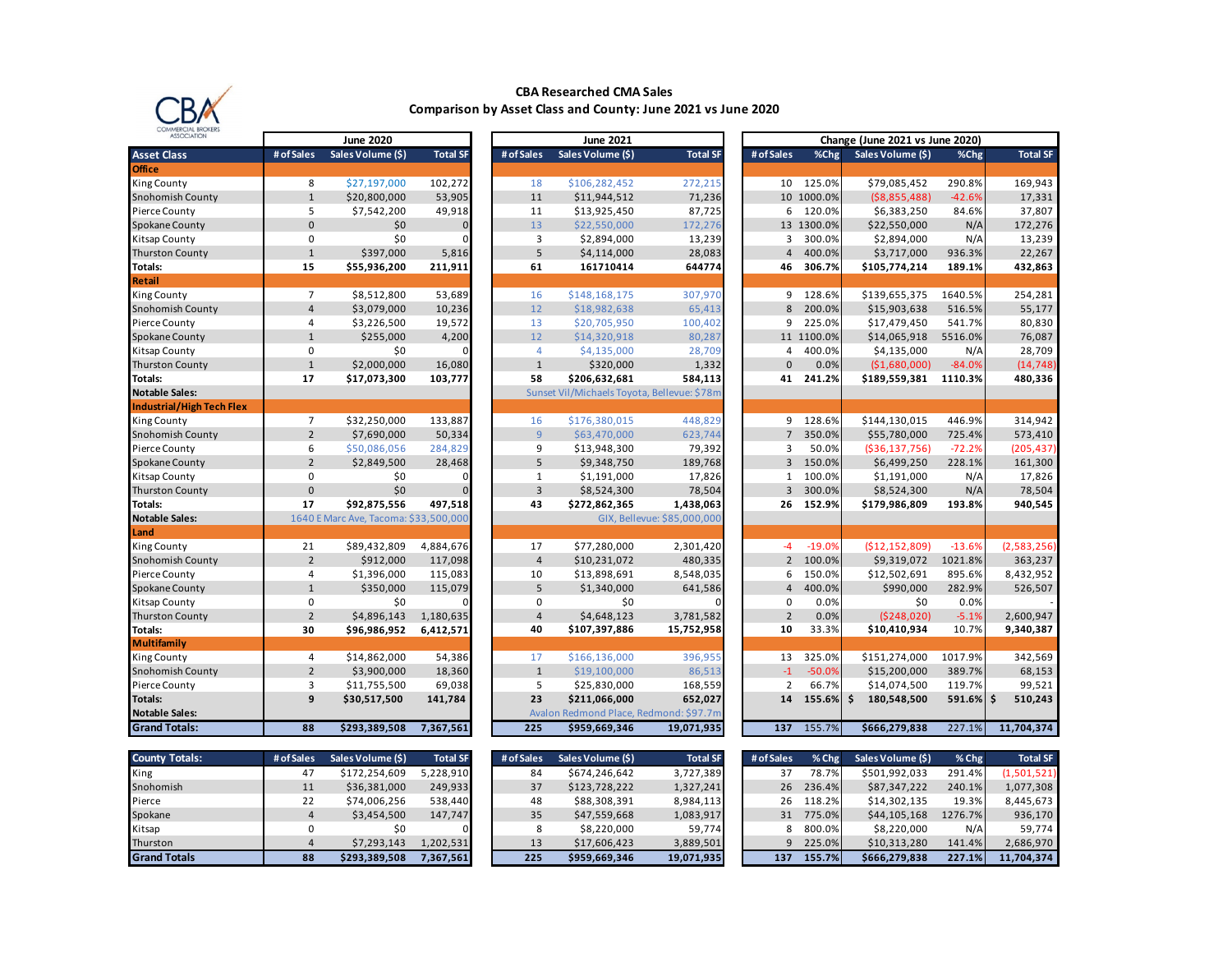

#### **CBA Researched CMA Sales Comparison by Asset Class and County: July 2021 vs July 2020**

| WINDRUIAL BRUINDR3               |                |                               |                 |                  |                                                |                               |                 |            |                                 |          |                 |
|----------------------------------|----------------|-------------------------------|-----------------|------------------|------------------------------------------------|-------------------------------|-----------------|------------|---------------------------------|----------|-----------------|
| <b>ASSOCIATION</b>               |                | <b>July 2020</b>              |                 |                  | <b>July 2021</b>                               |                               |                 |            | Change (July 2021 vs July 2020) |          |                 |
| <b>Asset Class</b>               | # of Sales     | Sales Volume (\$)             | <b>Total SF</b> | # of Sales       | Sales Volume (\$)                              | <b>Total SF</b>               | # of Sales      | %Chg       | Sales Volume (\$)               | %Chg     | <b>Total SF</b> |
| <b>Office</b>                    |                |                               |                 |                  |                                                |                               |                 |            |                                 |          |                 |
| King County                      | 10             | \$37,679,960                  | 110,837         | 12               | \$319,993,274                                  | 952,201                       | $\overline{2}$  | 20.0%      | \$282,313,314                   | 749.2%   | 841,364         |
| Snohomish County                 | $\mathbf{1}$   | \$350,000                     | 1,700           | 8                | \$19,095,000                                   | 92,158                        | $7\overline{ }$ | 700.0%     | \$18,745,000                    | 5355.7%  | 90,458          |
| Pierce County                    | $\overline{7}$ | \$41,487,806                  | 165,999         | 18               | \$59,609,700                                   | 213,110                       | 11              | 157.1%     | \$18,121,894                    | 43.7%    | 47,111          |
| Spokane County                   | $\overline{3}$ | \$2,577,000                   | 42,313          | 6                | \$4,028,000                                    | 42,002                        | $\overline{3}$  | 100.0%     | \$1,451,000                     | 56.3%    | (311)           |
| Kitsap County                    | 1              | \$820,000                     | 19,096          | 5                | \$9,128,870                                    | 84,727                        | 4               | 400.0%     | \$8,308,870                     | 1013.3%  | 65,631          |
| <b>Thurston County</b>           | $\mathbf 0$    | \$0                           |                 | 11               | \$45,138,500                                   | 299,843                       | 11              | N/A        | \$45,138,500                    | N/A      | 299,843         |
| Totals:                          | 22             | \$82,914,766                  | 339,945         | 60               | \$456,993,344                                  | 1,684,041                     | 38              | 172.7%     | \$374,078,578                   | 451.2%   | 1,344,096       |
| <b>Notable Sales:</b>            |                |                               |                 |                  | Boeing Comp Svcs-Eastgate, Bellevue: \$139m    |                               |                 |            |                                 |          |                 |
|                                  |                |                               |                 |                  | Eastgate Ofc Park-Bldgs I-IV, Bellevue: \$125m |                               |                 |            |                                 |          |                 |
| Retail                           |                |                               |                 |                  |                                                |                               |                 |            |                                 |          |                 |
| King County                      | 8              | \$20,246,547                  | 35,603          | 17               | \$44,319,500                                   | 100,200                       | 9               | 112.5%     | \$24,072,953                    | 118.9%   | 64,597          |
| Snohomish County                 | $\overline{2}$ | \$5,859,000                   | 24,377          | $\boldsymbol{8}$ | \$48,327,000                                   | 141,648                       | 6               | 300.0%     | \$42,468,000                    | 724.8%   | 117,271         |
| Pierce County                    | $\mathbf{1}$   | \$1,100,000                   | 3,998           | 26               | \$53,817,652                                   | 222,970                       |                 | 25 2500.0% | \$52,717,652                    | 4792.5%  | 218,972         |
| Spokane County                   | $\mathbf{1}$   | \$402,000                     | 2,200           | 5                | \$12,041,990                                   | 94,512                        | $\overline{4}$  | 400.0%     | \$11,639,990                    | 2895.5%  | 92,312          |
| Kitsap County                    | 1              | \$4,000,000                   | 32,423          | 6                | \$7,072,457                                    | 27,894                        | 5               | 500.0%     | \$3,072,457                     | 76.8%    | (4,529)         |
| <b>Thurston County</b>           | $\mathbf{1}$   | \$2,300,000                   | 2,660           | $\overline{a}$   | \$14,567,855                                   | 37,929                        | 3               | 300.0%     | \$12,267,855                    | 533.4%   | 35,269          |
| Totals:                          | 14             | \$33,907,547                  | 101,261         | 66               | \$180,146,454                                  | 625,153                       | 52              | 371.4%     | \$146,238,907                   | 431.3%   | 523,892         |
| <b>Industrial/High Tech Flex</b> |                |                               |                 |                  |                                                |                               |                 |            |                                 |          |                 |
| King County                      | $\overline{3}$ | \$5,950,000                   | 26,360          | 14               | \$85,827,700                                   | 411.605                       | 11              | 366.7%     | \$79,877,700                    | 1342.5%  | 385,245         |
| Snohomish County                 | $\mathbf{1}$   | \$1,150,000                   | 1,774           | 12               | \$95,838,500                                   | 369,023                       |                 | 11 1100.0% | \$94,688,500                    | 8233.8%  | 367,249         |
| Pierce County                    | 3              | \$8,355,000                   | 54,951          | 6                | \$20,091,953                                   | 99,473                        | 3               | 100.0%     | \$11,736,953                    | 140.5%   | 44,522          |
| Spokane County                   | $\mathbf{1}$   | \$250,000                     | 4,800           | $6\phantom{1}6$  | \$2,935,400                                    | 37,762                        | 5               | 500.0%     | \$2,685,400                     | 1074.2%  | 32,962          |
| Kitsap County                    | $\pmb{0}$      | \$0                           |                 | 0                | \$0                                            | n                             | 0               | 0.0%       | \$0                             | 0.0%     |                 |
| <b>Thurston County</b>           | 0              | \$0                           |                 | $\overline{2}$   | \$945,000                                      | 6,043                         | $\overline{2}$  | N/A        | \$945,000                       | N/A      | 6,043           |
| Totals:                          | 8              | \$15,705,000                  | 87,885          | 40               | \$205,638,553                                  | 923,906                       | 32              | 400.0%     | \$189,933,553                   | 1209.4%  | 836,021         |
| <b>Notable Sales:</b>            |                |                               |                 |                  |                                                |                               |                 |            |                                 |          |                 |
| Land                             |                |                               |                 |                  |                                                |                               |                 |            |                                 |          |                 |
| King County                      | 13             | \$93,114,000                  | 612,646         | 25               | \$527,458,490                                  | 1,449,752                     | 12              | 92.3%      | \$434,344,490                   | 466.5%   | 837,106         |
| Snohomish County                 | 3              | \$8,894,182                   | 694,001         | 10               | \$21,351,000                                   | 1,799,222                     | $\overline{7}$  | 233.3%     | \$12,456,818                    | 140.1%   | 1,105,221       |
| Pierce County                    | $\overline{4}$ | \$12,257,114                  | 692,073         | 11               | \$16,285,700                                   | 6,883,283                     | $\overline{7}$  | 175.0%     | \$4,028,586                     | 32.9%    | 6,191,210       |
| Spokane County                   | $\mathbf{1}$   | \$6,000,000                   | 4,094,640       | $1\,$            | \$260,000                                      | 74,548                        | $\mathbf{0}$    | 0.0%       | (55,740,000)                    | $-95.7%$ | (4,020,092)     |
| Kitsap County                    | $\overline{2}$ | \$969,000                     | 490,485         | 3                | \$2,969,000                                    | 281,398                       | $\mathbf{1}$    | 50.0%      | \$2,000,000                     | 206.4%   | (209, 087)      |
| <b>Thurston County</b>           | $\overline{2}$ | \$1,449,000                   | 149,148         | $\overline{2}$   | \$1,499,999                                    | 440,372                       | $\mathbf 0$     | 0.0%       | \$50,999                        | 3.5%     | 291,224         |
| Totals:                          | 25             | \$122,683,296                 | 6,732,993       | 52               | \$569,824,189                                  | 10,928,575                    | 27              | 108.0%     | \$447,140,893                   | 364.5%   | 4,195,582       |
| <b>Notable Sales:</b>            |                |                               |                 |                  | Spring Dist Block 16, Bellevue: \$169,366,897  |                               |                 |            |                                 |          |                 |
|                                  |                |                               |                 |                  | Spring Dist Block 24, Bellevue: \$94,133,103   |                               |                 |            |                                 |          |                 |
| <b>Multifamily</b>               |                |                               |                 |                  |                                                |                               |                 |            |                                 |          |                 |
| King County                      | 8              | \$447,978,500                 | 607,738         | 21               | \$815,571,183                                  | 1,143,940                     | 13              | 162.5%     | \$367,592,683                   | 82.1%    | 536,202         |
| Snohomish County                 | 3              | \$3,744,000                   | 19,224          | 6                | \$10,080,000                                   | 39,397                        | $\overline{3}$  | 100.0%     | \$6,336,000                     | 169.2%   | 20,173          |
| Pierce County                    | 2              | \$3,975,000                   | 20,332          | 3                | \$17,570,000                                   | 81,915                        | $\mathbf{1}$    | 50.0%      | \$13,595,000                    | 342.0%   | 61,583          |
| Totals:                          | 13             | \$455,697,500                 | 647,294         | 30               | \$843,221,183                                  | 1,265,252                     | 17              | 130.8%     | \$387,523,683                   | 85.0%    | 617,958         |
| Notable Sales:                   |                | Kiara, Seattle: \$320,000,000 |                 |                  |                                                | BRIO, Bellevue: \$170,000,000 |                 |            |                                 |          |                 |
|                                  |                |                               |                 |                  | Ascent/Marlowe, Seattle: \$302,750,000         |                               |                 |            |                                 |          |                 |
|                                  |                |                               |                 |                  | Main Street Flats, Bellevue: \$232,610,933     |                               |                 |            |                                 |          |                 |
| <b>Grand Totals:</b>             | 82             | \$710,908,109                 | 7,909,378       | 248              | \$2,255,823,723                                | 15,426,927                    | 166             | 202.4%     | \$1,544,915,614                 | 217.3%   | 7,517,549       |
|                                  |                |                               |                 |                  |                                                |                               |                 |            |                                 |          |                 |
| <b>County Totals:</b>            | # of Sales     | Sales Volume (\$)             | <b>Total SF</b> | # of Sales       | Sales Volume (\$)                              | <b>Total SF</b>               | # of Sales      | % Chg      | Sales Volume (\$)               | % Chg    | <b>Total SF</b> |
| King                             | 42             | \$604,969,007                 | 1,393,184       | 89               | \$1,793,170,147                                | 4,057,698                     | 47              | 111.9%     | \$1,188,201,140                 | 196.4%   | 2,664,514       |
| Snohomish                        | 10             | \$19,997,182                  | 741,076         | 44               | \$194,691,500                                  | 2,441,448                     | 34              | 340.0%     | \$174,694,318                   | 873.6%   | 1,700,372       |
| Pierce                           | 17             | \$67,174,920                  | 937,353         | 64               | \$167,375,005                                  | 7,500,751                     | 47              | 276.5%     | \$100,200,085                   | 149.2%   | 6,563,398       |
| Spokane                          | 6              | \$9,229,000                   | 4,143,953       | 18               | \$19,265,390                                   | 248,824                       | 12              | 200.0%     | \$10,036,390                    | 108.7%   | (3,895,129)     |
| Kitsap                           | 4              | \$5,789,000                   | 542,004         | 14               | \$19,170,327                                   | 394,019                       | 10              | 250.0%     | \$13,381,327                    | 231.2%   | (147, 985)      |
| Thurston                         | $\overline{3}$ | \$3,749,000                   | 151,808         | 19               | \$62,151,354                                   | 784,187                       | 16              | 533.3%     | \$58,402,354                    | 1557.8%  | 632,379         |
| <b>Grand Totals</b>              | 82             | \$710,908,109                 | 7,909,378       | 248              | \$2,255,823,723                                | 15,426,927                    | 166             | 202.4%     | \$1,544,915,614                 | 217.3%   | 7,517,549       |
|                                  |                |                               |                 |                  |                                                |                               |                 |            |                                 |          |                 |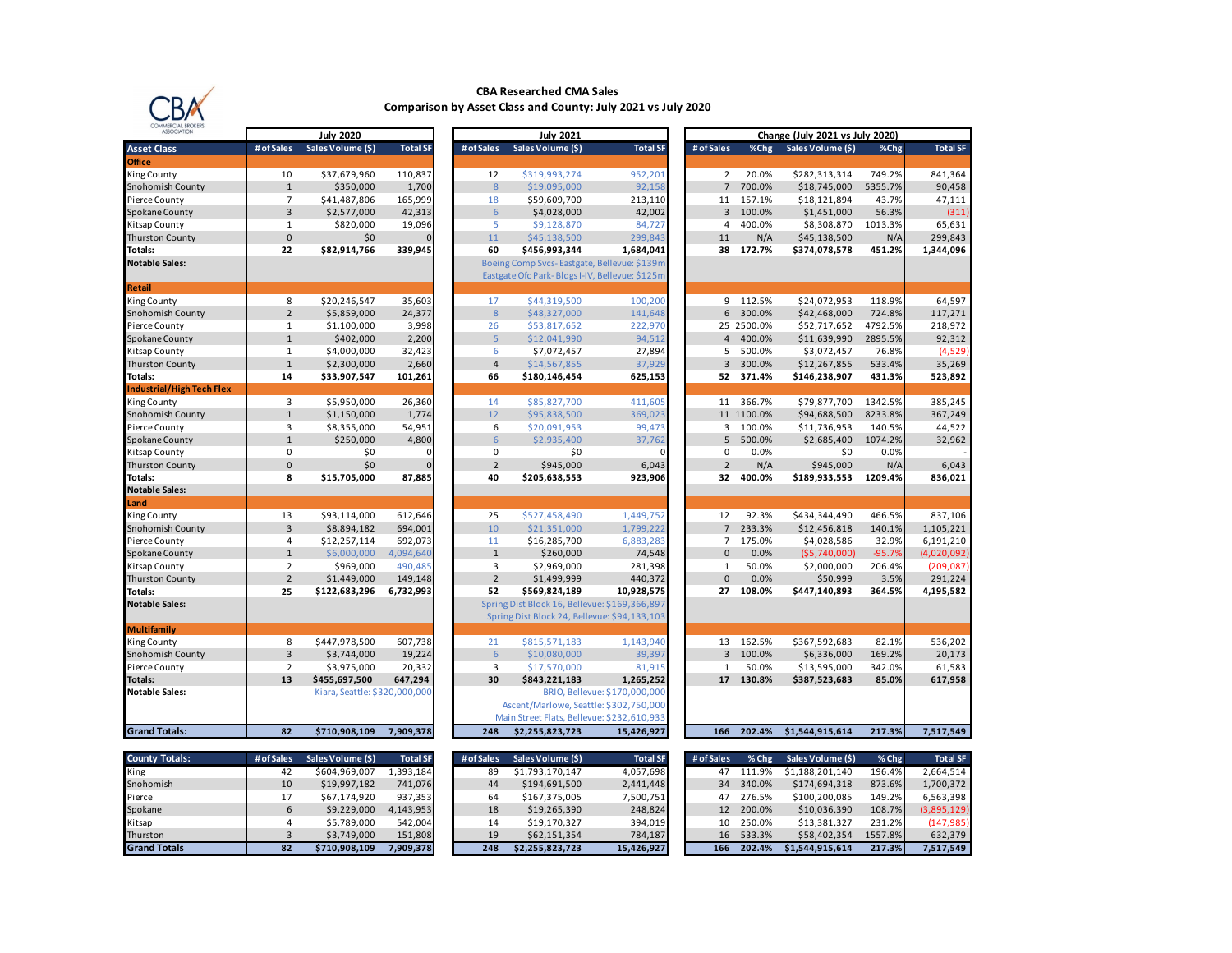

## **CBA Researched CMA Sales Comparison by Asset Class and County: August 2021 vs August 2020**

| IAL DRUNER<br><b>ASSOCIATION</b> | August 2020     |                          |                      | August 2021                      |                                             |                                      | Change (Aug 2021 vs Aug 2020) |           |                   |          |                 |
|----------------------------------|-----------------|--------------------------|----------------------|----------------------------------|---------------------------------------------|--------------------------------------|-------------------------------|-----------|-------------------|----------|-----------------|
| <b>Asset Class</b>               | # of Sales      | Sales Volume (\$)        | <b>Total SF</b>      | # of Sales                       | Sales Volume (\$)                           | <b>Total SF</b>                      | # of Sales                    | %Chg      | Sales Volume (\$) | %Chg     | <b>Total SF</b> |
| <b>Office</b>                    |                 |                          |                      |                                  |                                             |                                      |                               |           |                   |          |                 |
| <b>King County</b>               | 8               | \$24,118,600             | 80,465               | 24                               | \$427,017,500                               | 871,050                              | 16                            | 200.0%    | \$402,898,900     | 1670.5%  | 790,585         |
| Snohomish County                 | $\overline{2}$  | \$5,200,000              | 26,742               | 12                               | \$44,573,000                                | 144,343                              | 10                            | 500.0%    | \$39,373,000      | 757.2%   | 117,601         |
| Pierce County                    | 3               | \$2,320,000              | 10,708               | 13                               | \$17,434,823                                | 88,640                               | 10                            | 333.3%    | \$15,114,823      | 651.5%   | 77,932          |
| Spokane County                   | $\overline{2}$  | \$1,005,000              | 12,496               | 10                               | \$26,593,206                                | 190,497                              | 8                             | 400.0%    | \$25,588,206      | 2546.1%  | 178,001         |
| Kitsap County                    | 0               | \$0                      | O                    | $\overline{2}$                   | \$925,000                                   | 4,782                                | $\overline{2}$                | N/A       | \$925,000         | N/A      | 4,782           |
| <b>Thurston County</b>           | $\overline{2}$  | \$1,110,000              | 14,017               | $\overline{5}$                   | \$6,915,250                                 | 35,196                               | $\overline{3}$                | 150.0%    | \$5,805,250       | 523.0%   | 21,179          |
| Totals:                          | 17              | \$33,753,600             | 144,428              | 66                               | \$523,458,779                               | 1,334,508                            | 49                            | 288.2%    | \$489,705,179     | 1450.8%  | 1,190,080       |
| <b>Notable Sales:</b>            |                 |                          |                      |                                  |                                             | 2601 Elliott, Seattle: \$185,000,000 |                               |           |                   |          |                 |
|                                  |                 |                          |                      |                                  | 110 Atrium, Bellevue: \$143,200,000         |                                      |                               |           |                   |          |                 |
| Retail                           |                 |                          |                      |                                  |                                             |                                      |                               |           |                   |          |                 |
| <b>King County</b>               | $\overline{3}$  | \$14,475,000             | 18,979               | 23                               | \$87,993,965                                | 240,496                              | 20                            | 666.7%    | \$73,518,965      | 507.9%   | 221,517         |
| Snohomish County                 | 3               | \$3,850,000              | 13,525               | 8                                | \$23,280,000                                | 87,615                               | 5                             | 166.7%    | \$19,430,000      | 504.7%   | 74,090          |
| Pierce County                    | $\overline{2}$  | \$3,693,050              | 11,330               | 14                               | \$42,116,350                                | 172,051                              | 12                            | 600.0%    | \$38,423,300      | 1040.4%  | 160,721         |
| Spokane County                   | $\mathbf{1}$    | \$925,000                | 7,530                | $\overline{7}$                   | \$9,963,250                                 | 70,871                               | 6                             | 600.0%    | \$9,038,250       | 977.1%   | 63,341          |
| Kitsap County                    | 3               | \$1,258,000              | 7,496                | 5                                | \$4,000,000                                 | 19,948                               | $\overline{2}$                | 66.7%     | \$2,742,000       | 218.0%   | 12,452          |
| Thurston County                  | $\mathbf{0}$    | \$0                      |                      | $\overline{3}$                   | \$4,606,000                                 | 13,880                               | $\overline{3}$                | N/A       | \$4,606,000       | N/A      | 13,880          |
| Totals:                          | 12              | \$24,201,050             | 58,860               | 60                               | \$171,959,565                               | 604,861                              | 48                            | 400.0%    | \$147,758,515     | 610.5%   | 546,001         |
| <b>Industrial/High Tech Flex</b> |                 |                          |                      |                                  |                                             |                                      |                               |           |                   |          |                 |
| <b>King County</b>               | 10              | \$81,769,000             | 427,466              | 17                               | \$124,168,240                               | 393,723                              | $\overline{7}$                | 70.0%     | \$42,399,240      | 51.9%    | (33, 743)       |
| Snohomish County                 | $\mathbf{0}$    | \$0                      |                      | $\mathbf{1}$                     | \$1,100,000                                 | 10,400                               | $\mathbf{1}$                  | N/A       | \$1,100,000       | N/A      | 10,400          |
| Pierce County                    | $\overline{2}$  | \$3,350,000              | 22,020               | 5                                | \$76,090,050                                | 615,525                              | 3                             | 150.0%    | \$72,740,050      | 2171.3%  | 593,505         |
| Spokane County                   | $\overline{2}$  | \$1,000,000              | 7,485                | $\overline{2}$                   | \$770,000                                   | 11,633                               | $\mathbf{0}$                  | 0.0%      | (\$230,000]       | $-23.0%$ | 4,148           |
| Kitsap County                    | $\pmb{0}$       | \$0                      | $\Omega$<br>$\Omega$ | $\overline{2}$<br>$\overline{3}$ | \$1,140,000                                 | 10,913                               | $\overline{2}$                | N/A       | \$1,140,000       | N/A      | 10,913          |
| <b>Thurston County</b>           | $\mathbf{0}$    | \$0                      |                      |                                  | \$9,850,000                                 | 65,654                               | $\overline{3}$                | N/A       | \$9,850,000       | N/A      | 65,654          |
| Totals:<br>Land                  | 14              | \$86,119,000             | 456,971              | 30                               | \$213,118,290                               | 1,107,848                            | 16                            | 114.3%    | \$126,999,290     | 147.5%   | 650,877         |
| <b>King County</b>               | 8               | \$26,610,485             | 705,217              | 18                               | \$71,629,987                                | 751,939                              | 10                            | 125.0%    | \$45,019,502      | 169.2%   | 46,722          |
| <b>Snohomish County</b>          | 6               | \$24,170,000             | 3,918,221            | 5                                | \$22,192,985                                | 2,475,617                            | $-1$                          | $-16.7%$  | (51, 977, 015)    | $-8.2%$  | (1, 442, 604)   |
| Pierce County                    | $\overline{2}$  | \$7,700,000              | 7,292,767            | $\overline{7}$                   | \$17,959,745                                | 8,352,007                            | 5                             | 250.0%    | \$10,259,745      | 133.2%   | 1,059,240       |
| Spokane County                   | $\mathbf{1}$    | \$365,000                | 196,600              | $\overline{4}$                   | \$2,153,200                                 | 437,609                              | 3                             | 300.0%    | \$1,788,200       | 489.9%   | 241,009         |
| Kitsap County                    | $\pmb{0}$       | \$0                      | 0                    | $\mathsf{O}\xspace$              | \$0                                         |                                      | $\pmb{0}$                     | N/A       | \$0               | 0.0%     |                 |
| <b>Thurston County</b>           | $\mathbf 0$     | \$0                      |                      | $\overline{4}$                   | \$6,911,371                                 | 574,561                              | $\overline{4}$                | N/A       | \$6,911,371       | N/A      | 574,561         |
| Totals:                          | 17              | \$58,845,485 12,112,805  |                      | 38                               | \$120,847,288                               | 12,591,733                           |                               | 21 123.5% | \$62,001,803      | 105.4%   | 478,928         |
| Multifamily                      |                 |                          |                      |                                  |                                             |                                      |                               |           |                   |          |                 |
| <b>King County</b>               | 8               | \$136,820,000            | 351,171              | 26                               | \$616,897,980                               | 1,665,061                            | 18                            | 225.0%    | \$480,077,980     | 350.9%   | 1,313,890       |
| Snohomish County                 | $\overline{2}$  | \$12,750,000             | 77,355               | $\overline{7}$                   | \$179,905,000                               | 462,913                              | 5                             | 250.0%    | \$167,155,000     | 1311.0%  | 385,558         |
| Pierce County                    | 3               | \$5,434,340              | 29,626               | 10                               | \$239,702,500                               | 640,557                              | $\overline{7}$                | 233.3%    | \$234,268,160     | 4310.9%  | 610,931         |
| <b>Totals:</b>                   | 13              | \$155,004,340            | 458,152              | 43                               | \$1,036,505,480                             | 2,768,531                            | 30                            | 230.8%    | \$881,501,140     | 568.7%   | 2,310,379       |
| <b>Notable Sales:</b>            |                 |                          |                      |                                  | Zephyr on the Park, Redmond: \$105,500,000  |                                      |                               |           |                   |          |                 |
|                                  |                 |                          |                      |                                  |                                             | Ethos-Phase I, Kent: \$113,000,000   |                               |           |                   |          |                 |
|                                  |                 |                          |                      |                                  | Taluswood, Mountlake Terrace: \$168,000,000 |                                      |                               |           |                   |          |                 |
| <b>Grand Totals:</b>             | $\overline{73}$ | \$357,923,475 13,231,216 |                      | 237                              | \$2,065,889,402                             | 18,407,481                           | 164                           | 224.7%    | \$1,707,965,927   | 477.2%   | 5,176,265       |
|                                  |                 |                          |                      |                                  |                                             |                                      |                               |           |                   |          |                 |
| <b>County Totals:</b>            | # of Sales      | Sales Volume (\$)        | <b>Total SF</b>      | # of Sales                       | Sales Volume (\$)                           | <b>Total SF</b>                      | # of Sales                    | % Chg     | Sales Volume (\$) | % Chg    | <b>Total SF</b> |
| King                             | 37              | \$283,793,085            | 1,583,298            | 108                              | \$1,327,707,672                             | 3,922,269                            | 71                            | 191.9%    | \$1,043,914,587   | 367.8%   | 2,338,971       |
| Snohomish                        | 13              | \$45,970,000             | 4,035,843            | 33                               | \$271,050,985                               | 3,180,888                            | 20                            | 153.8%    | \$225,080,985     | 489.6%   | (854, 955)      |
| Pierce                           | 12              | \$22,497,390             | 7,366,451            | 49                               | \$393,303,468                               | 9,868,780                            | 37                            | 308.3%    | \$370,806,078     | 1648.2%  | 2,502,329       |
| Spokane                          | 6               | \$3,295,000              | 224,111              | 23                               | \$39,479,656                                | 710,610                              | 17                            | 283.3%    | \$36,184,656      | 1098.2%  | 486,499         |
| Kitsap                           | 3               | \$1,258,000              | 7,496                | 9                                | \$6,065,000                                 | 35,643                               | 6                             | 200.0%    | \$4,807,000       | 382.1%   | 28,147          |
| Thurston                         | $\overline{2}$  | \$1,110,000              | 14,017               | 15                               | \$28,282,621                                | 689,291                              | 13                            | 650.0%    | \$27,172,621      | 2448.0%  | 675,274         |
| <b>Grand Totals</b>              | 73              | \$357,923,475 13,231,216 |                      | 237                              | \$2,065,889,402                             | 18,407,481                           | 164                           | 224.7%    | \$1,707,965,927   | 477.2%   | 5,176,265       |